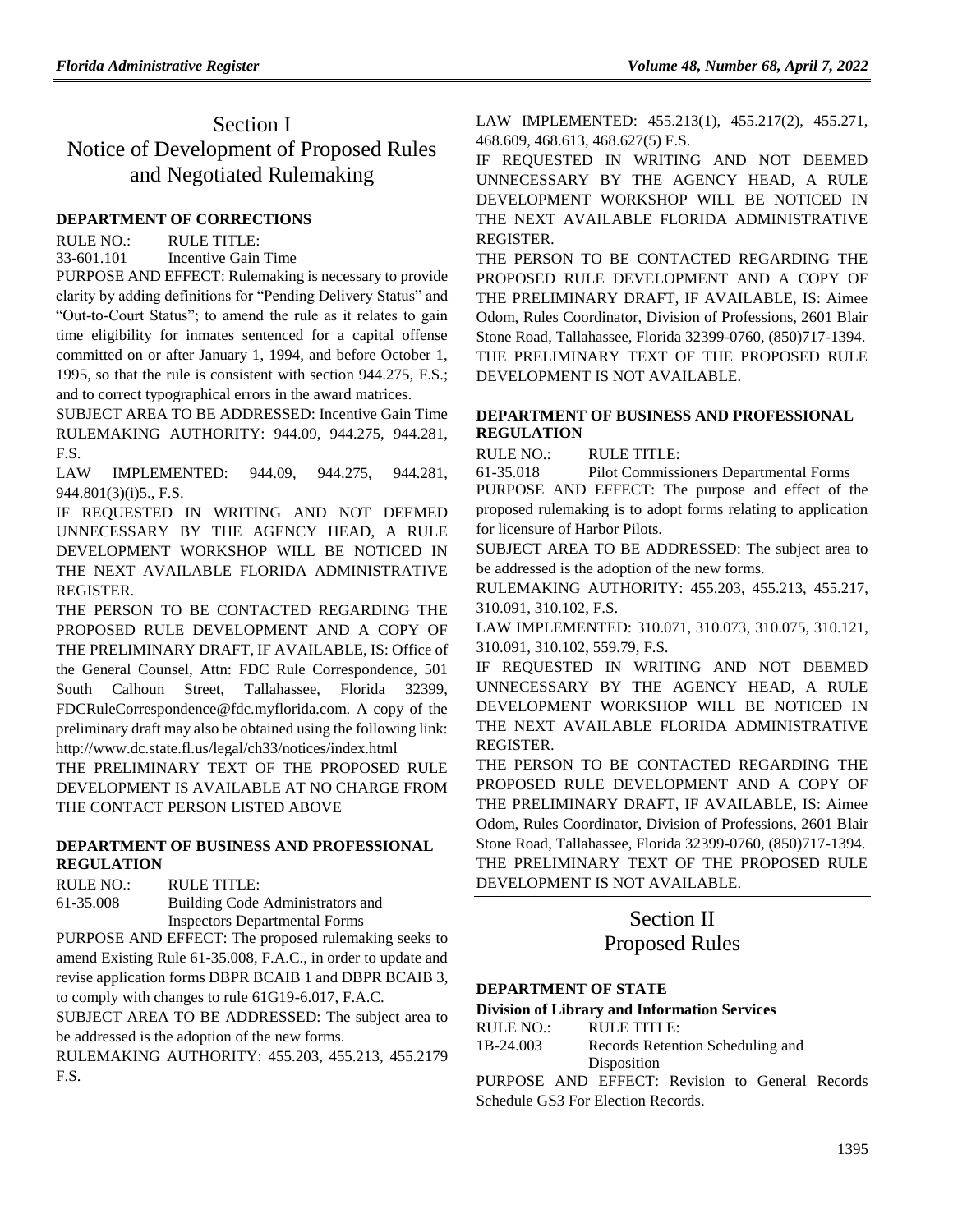SUMMARY: The proposed amendment incorporates a revised GS3 Elections Records retention schedule. The revisions update the records series in the GS3 to provide clarity and guidance in recordkeeping requirements for Election Records. SUMMARY OF STATEMENT OF ESTIMATED

REGULATORY COSTS AND LEGISLATIVE RATIFICATION:

The Agency has determined that this will not have an adverse impact on small business or likely increase directly or indirectly regulatory costs in excess of \$200,000 in the aggregate within one year after the implementation of the rule. A SERC has not been prepared by the Agency.

The Agency has determined that the proposed rule is not expected to require legislative ratification based on the statement of estimated regulatory costs or if no SERC is required, the information expressly relied upon and described herein: The Department used a checklist to conduct an economic analysis and determine if there is an adverse impact or regulatory costs associated with this rule that exceeds the criteria in section 120.541(2)(a), F.S. Based upon this analysis, the Department has determined that the proposed rule is not expected to require legislative ratification because it is not anticipated to have an adverse impact.

Any person who wishes to provide information regarding a statement of estimated regulatory costs, or provide a proposal for a lower cost regulatory alternative must do so in writing within 21 days of this notice.

RULEMAKING AUTHORITY: [119.021\(2\)\(a\),](https://www.flrules.org/gateway/statute.asp?id=119.021(2)(a)) [257.35\(7\),](https://www.flrules.org/gateway/statute.asp?id=%20257.35(7)) [257.36,](https://www.flrules.org/gateway/statute.asp?id=%20257.36) FS.

LAW IMPLEMENTED: [119.021\(2\)\(b\)-\(d\),](https://www.flrules.org/gateway/statute.asp?id=119.021(2)(b)-(d)) [257.35,](https://www.flrules.org/gateway/statute.asp?id=%20257.35) [257.36,](https://www.flrules.org/gateway/statute.asp?id=%20257.36) FS.

IF REQUESTED WITHIN 21 DAYS OF THE DATE OF THIS NOTICE, A HEARING WILL BE SCHEDULED AND ANNOUNCED IN THE FAR.

THE PERSON TO BE CONTACTED REGARDING THE PROPOSED RULE IS: Jon Morris, Florida Department of State, 500 S. Bronough St., Tallahassee, FL 32399, jon.morris@dos.myflorida.com.

### THE FULL TEXT OF THE PROPOSED RULE IS:

1B-24.003 Records Retention Scheduling and Disposition.

(1) The Division issues General Records Schedules which establish minimum retention requirements for record series common to all agencies or specified types of agencies based on the legal, fiscal, administrative, and historical value of those record series to the agencies and to the State of Florida. The General Records Schedules established by the Division, which can be obtained at http://dos.myflorida.com/libraryarchives/records-management/general-records-schedules/, are incorporated by reference:

(a) General Records Schedule GS1-SL for State and Local Government Agencies

[\(http://www.flrules.org/Gateway/reference.asp?No=Ref-](http://www.flrules.org/Gateway/reference.asp?No=Ref-12098)[12098,](http://www.flrules.org/Gateway/reference.asp?No=Ref-12098) eff. 08/20).

(b) General Records Schedule GS2 for Law Enforcement, Correctional Facilities, and District Medical Examiners (http://www.flrules.org/Gateway/reference.asp?No=Ref-12702, eff. 02/21).

(c) General Records Schedule GS3 for Election Records (XXXXXhttps://www.flrules.org/Gateway/reference.asp?No= Ref-05000, eff. XX/XX 2/19/15).

(d) General Records Schedule GS4 for Public Hospitals, Health Care Facilities and Medical Providers [\(http://www.flrules.org/Gateway/reference.asp?No=Ref-](http://www.flrules.org/Gateway/reference.asp?No=Ref-12099)[12099,](http://www.flrules.org/Gateway/reference.asp?No=Ref-12099) eff. 08/20).

(e) General Records Schedule GS5 for Public Universities and Colleges [\(https://www.flrules.org/Gateway/reference.asp?No=Ref-](https://www.flrules.org/Gateway/reference.asp?No=Ref-05002)

[05002,](https://www.flrules.org/Gateway/reference.asp?No=Ref-05002) eff. 2/19/15).

(f) General Records Schedule GS7 for Public Schools Pre-K-12 and Adult and Career Education [\(https://www.flrules.org/Gateway/reference.asp?No=Ref-](https://www.flrules.org/Gateway/reference.asp?No=Ref-10357)[10357,](https://www.flrules.org/Gateway/reference.asp?No=Ref-10357) eff. 2/21/19).

(g) General Records Schedule for Fire Departments (Schedule GS8)

[\(http://www.flrules.org/Gateway/reference.asp?No=Ref-](http://www.flrules.org/Gateway/reference.asp?No=Ref-12100)[12100,](http://www.flrules.org/Gateway/reference.asp?No=Ref-12100) eff. 08/20).

(h) General Records Schedule GS9 for State Attorneys [\(https://www.flrules.org/Gateway/reference.asp?No=Ref-](https://www.flrules.org/Gateway/reference.asp?No=Ref-05005)[05005,](https://www.flrules.org/Gateway/reference.asp?No=Ref-05005) eff. 2/19/15).

(i) General Records Schedule GS11 for Clerks of Court [\(https://www.flrules.org/Gateway/reference.asp?No=Ref-](https://www.flrules.org/Gateway/reference.asp?No=Ref-05006)[05006,](https://www.flrules.org/Gateway/reference.asp?No=Ref-05006) eff. 2/19/15).

(j) General Records Schedule GS12 for Property [\(https://www.flrules.org/Gateway/reference.asp?No=Ref-](https://www.flrules.org/Gateway/reference.asp?No=Ref-05007)[05007,](https://www.flrules.org/Gateway/reference.asp?No=Ref-05007) eff. 2/19/15).

(k) General Records Schedule GS13 for Tax Collectors [\(https://www.flrules.org/Gateway/reference.asp?No=Ref-](https://www.flrules.org/Gateway/reference.asp?No=Ref-10358)[10358,](https://www.flrules.org/Gateway/reference.asp?No=Ref-10358) eff. 2/21/19).

(l) General Records Schedule GS14 for Public Utilities [\(http://www.flrules.org/Gateway/reference.asp?No=Ref-](http://www.flrules.org/Gateway/reference.asp?No=Ref-12101)[12101,](http://www.flrules.org/Gateway/reference.asp?No=Ref-12101) eff. 08/20).

(m) General Records Schedule GS15 for Public Libraries [\(https://www.flrules.org/Gateway/reference.asp?No=Ref-](https://www.flrules.org/Gateway/reference.asp?No=Ref-05010)[05010,](https://www.flrules.org/Gateway/reference.asp?No=Ref-05010) eff. 2/19/15).

(2) through (12) No change.

\_\_\_\_\_\_\_.

Rulemaking Authority 119.021(2)(a), 257.35(7), 257.36 FS. Law Implemented 119.021(2)(b)-(d), 257.35, 257.36 FS. History–New 2- 20-01, Amended 1-18-09, 2-19-15, 7-27-17, 4-21-19, 8-6-20, 2-14-21,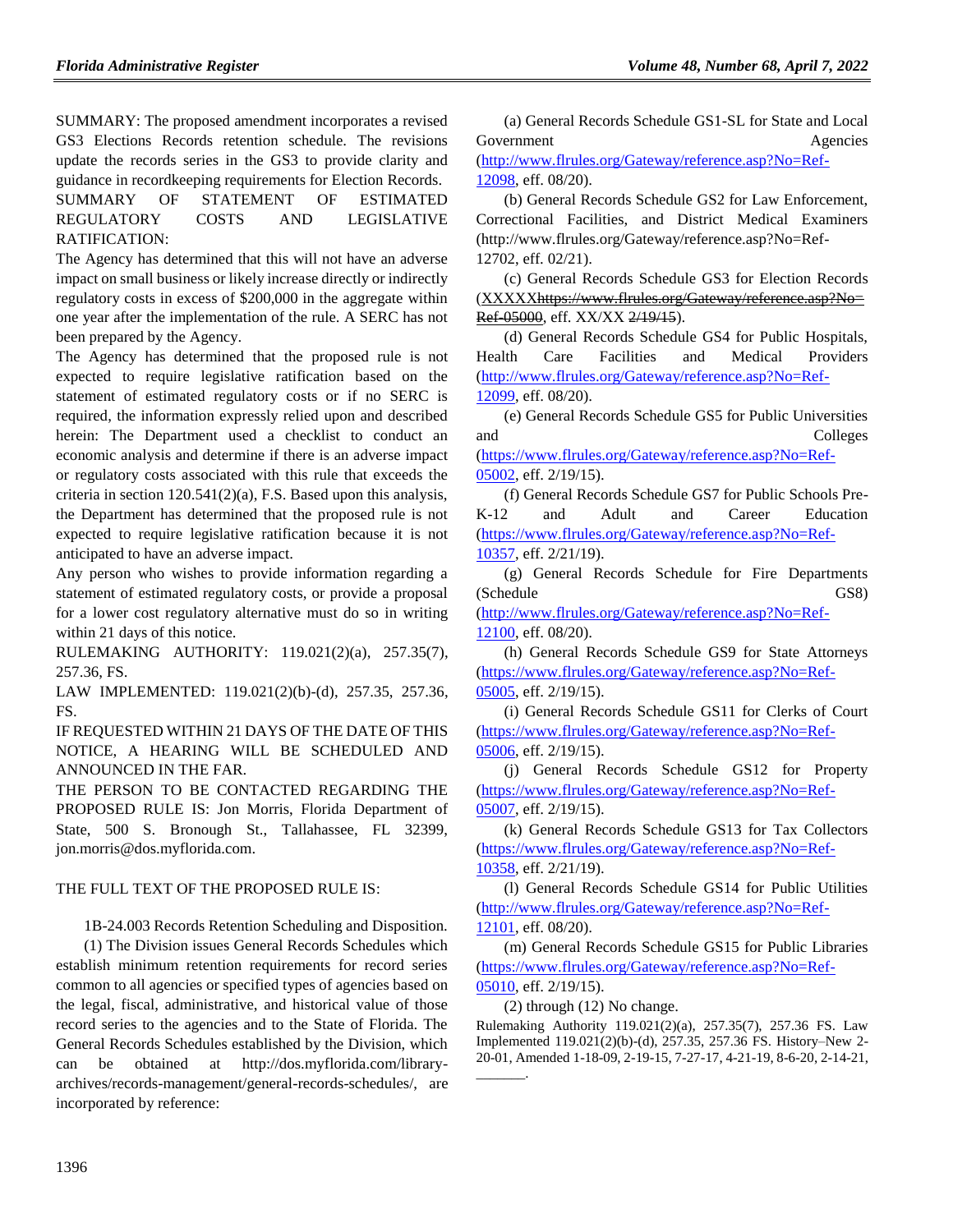NAME OF PERSON ORIGINATING PROPOSED RULE: Amy Johnson, Director Division of Library and Information Services.

NAME OF AGENCY HEAD WHO APPROVED THE PROPOSED RULE: Laurel M. Lee, Secretary of State.

DATE PROPOSED RULE APPROVED BY AGENCY HEAD: January 24, 2022

DATE NOTICE OF PROPOSED RULE DEVELOPMENT PUBLISHED IN FAR: December 2, 2021.

#### **[DEPARTMENT OF CORRECTIONS](https://www.flrules.org/gateway/department.asp?id=33)**

RULE NO.: RULE TITLE:

33-602.221 Protective Management

PURPOSE AND EFFECT: The proposed rule is intended to replace superfluous language, to clarify that the enumerated conditions and privileges afforded to inmates in protective management shall be the same as those afforded to inmates in the general population, and to extend the ICT review schedule for inmates in protective management.

SUMMARY: The proposed rule amends the existing rule to replace superfluous language; clarify that the enumerated conditions and privileges shall be the same as those afforded to inmates in the general population; extend the ICT review schedule for inmates in protective management from at least every 30 days to at least every 60 days; amend form DC6-235; and any other "clean-up" revisions deemed necessary for inclusion or deletion.

## SUMMARY OF STATEMENT OF ESTIMATED REGULATORY COSTS AND LEGISLATIVE RATIFICATION:

The Agency has determined that this will not have an adverse impact on small business or likely increase directly or indirectly regulatory costs in excess of \$200,000 in the aggregate within one year after the implementation of the rule. A SERC has not been prepared by the Agency.

The Agency has determined that the proposed rule is not expected to require legislative ratification based on the statement of estimated regulatory costs or if no SERC is required, the information expressly relied upon and described herein: The Department used an itemized checklist to conduct an economic analysis and determine if there is an adverse impact or regulatory cost associated with this rule that exceeds the criteria. Upon review of the proposed changes to the rule, the Department has determined that the amendments will not exceed any one of the economic analysis criteria in a SERC as set forth in s. 120.541(2)(a), F.S.

Any person who wishes to provide information regarding a statement of estimated regulatory costs or provide a proposal for a lower cost regulatory alternative must do so in writing within 21 days of this notice.

RULEMAKING AUTHORITY: 944.09, F.S.

LAW IMPLEMENTED:. 20.315, 944.09, 945.04, F.S. IF REQUESTED WITHIN 21 DAYS OF THE DATE OF THIS NOTICE, A HEARING WILL BE SCHEDULED AND ANNOUNCED IN THE FAR.

Pursuant to the provisions of the Americans with Disabilities Act, any person requiring special accommodations to participate in this workshop/meeting is asked to advise the agency at least 5 days before the workshop/meeting by contacting: Lauren Sanchez, Paralegal Specialist, 501 S. Calhoun Street, Tallahassee, FL 32399 (850)717-3610, lauren.sanchez@fdc.myflorida.com. If you are hearing or speech impaired, please contact the agency using the Florida Relay Service, 1(800)955-8771 (TDD) or 1(800)955-8770 (Voice).

THE PERSON TO BE CONTACTED REGARDING THE PROPOSED RULE IS: Office of the General Counsel, Attn. FDC Rule Correspondence, 501 South Calhoun Street, Tallahassee, Florida 32399, [FDCRuleCorrespondence@fdc.myflorida.com.](mailto:FDCRuleCorrespondence@fdc.myflorida.com)

## THE FULL TEXT OF THE PROPOSED RULE IS:

33-602.221 Protective Management.

(1) Definitions.

(a) through (d) No change.

(e) Clinical Health Care Personnel – refers to a physician, physician assistant elinical associate, advanced practice registered nurse, licensed nurse nurse correctional medical technician certified, psychologist, psychology intern, psychology resident, or behavioral health psychological specialist.

(f) through (l) No change.

 $(m)$  State Classification Office  $(SCO)$  – refers to the office or Department staff at the central office level that is responsible for the review of inmate classification decisions. Duties include the approving, disapproving, or modifying ICT recommendations.

(n) through (o) No change.

(2) Procedures for placement in Protective Management.

(a) Protective management is not disciplinary in nature. Inmates and inmates in protective management are not being punished and are not in confinement. The treatment of inmates in protective management shall be as near that of inmates in general population as the individual inmate's safety and security concerns permit.

(b) Inmates on death row, in close management, or in disciplinary confinement are not eligible for placement in protective management. However, if an inmate in one of these statuses requests protection, procedures outlined in Rule 33- 602.220, F.A.C., shall be followed.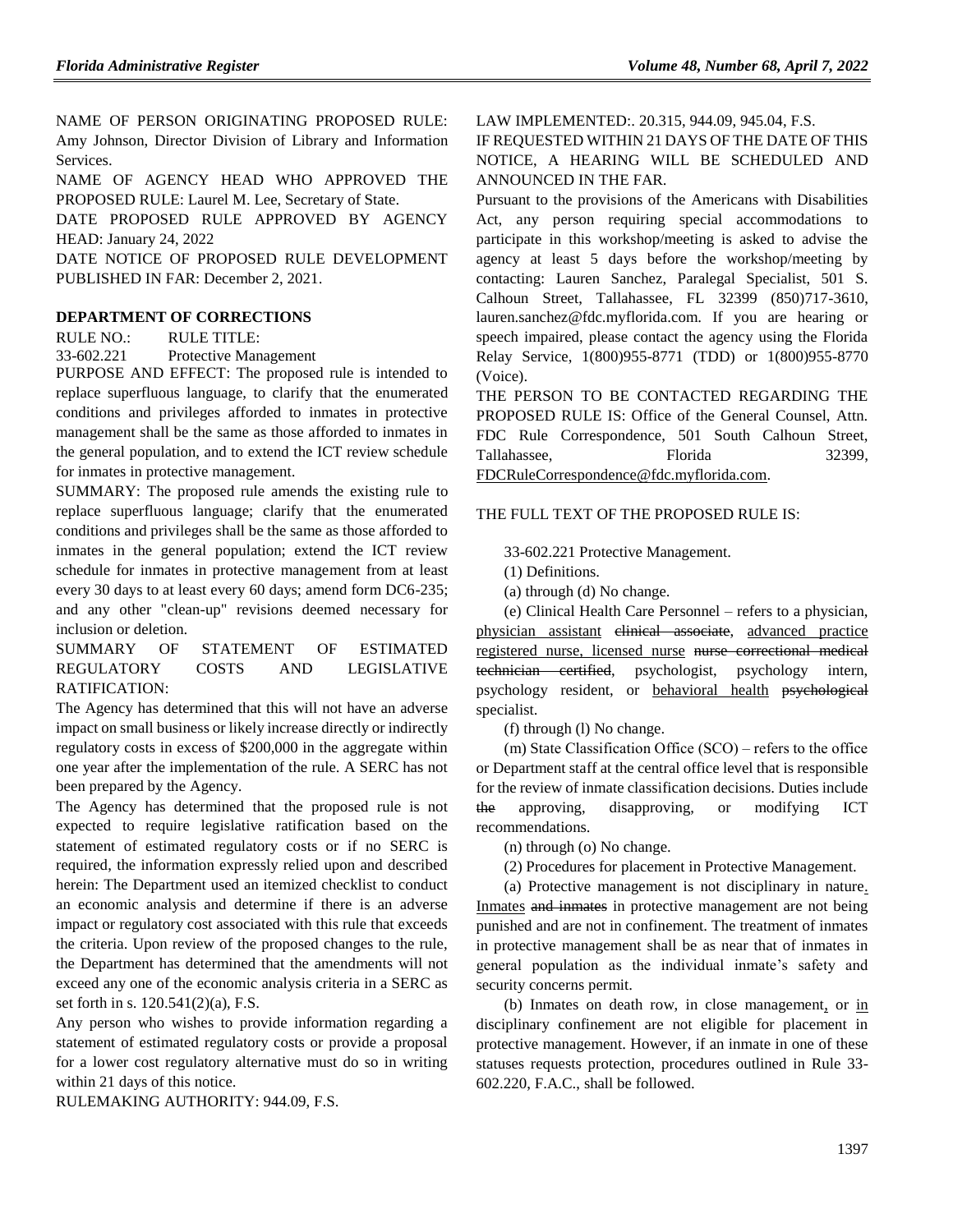(c) If it is determined that an inmate on death row, in close management, or in disciplinary confinement needs protection, the inmate shall be afforded such protection in their his or her current status. Upon completion of that special status, the ICT shall review the inmate's need for protection and make recommendations to the SCO, which shall determine the appropriate action to resolve the inmate's protection needs.

(d) When the SCO determines that protective management is appropriate for an inmate, the inmate shall be reviewed by the housing supervisor to assess the inmate's potential risk to or from other inmates in the unit. The completion of this review shall be documented on Form DC6-235, Record of Protective Management. Form DC6-235 is hereby incorporated by reference and available at [https://www.flrules.org/gateway/reference.asp?No=Ref-](https://www.flrules.org/gateway/reference.asp?No=Ref-XXXXX)

[XXXXX.](https://www.flrules.org/gateway/reference.asp?No=Ref-XXXXX) Copies of this form are available from the Forms Control Administrator, 501 South Calhoun Street, Tallahassee, Florida 32399-2500. The effective date of the form is XX/XX 1-19-03. If the inmate cannot be placed in protective management for this reason, the housing supervisor shall place or maintain the inmate in administrative confinement until the issue can be expeditiously resolved. The case shall be immediately forwarded to the ICT for review. The ICT shall review the case and interview the inmate and forward recommendations to the SCO. The SCO shall review the case and may interview the inmate and make a final decision to resolve the inmate's protection needs.

(3) Protective Management Facilities.

(a) The number of inmates housed in a protective management housing unit eell shall not exceed the number of beds in the housing unit eell. Exceptions may be made during an emergency situation as approved by the warden or duty warden, but such exceptions shall not continue for more than 24 hours without the specific written authorization of the regional director of institutions. Prior to placing inmates in the same housing unit cell, a determination shall be made by the housing supervisor shall determine that none of the inmates constitute a threat to any of the others, and document such on Form DC6- 235, Record of Protective Management.

(b) All protective management housing units shall be equipped with toilet facilities, and running water for drinking and other sanitary purposes, and other furnishings as are provided to comparable housing units cells for inmates in general population at the particular institution.

(c) Prior to placement of an individual in a protective management cell, the cell shall be thoroughly inspected to ensure that the cell is in proper order. The officer conducting the inspection must complete and sign Form DC6-221, Cell Inspection, attesting to the condition of the cell. The inmate housed in that cell shall then be held responsible for the condition of the cell. Form DC6-221 is incorporated by reference in Rule 33-601.800, F.A.C.

(c)(d) Whenever possible, protective management housing units shall be physically separate from other housing units given the physical design of the facility. The number of inmates housed in protective management shall not exceed the number of bunks in the protective housing unit. Whenever such location is not possible, physical barriers shall preclude the crossassociation of those inmates in protective management with those inmates in other statuses. Protective management housing units shall be built to permit verbal communication with and unobstructed observation by Department staff.

(4) Conditions and Privileges.

(a) The following conditions and privileges Clothing inmates in protective management may wear shower slides or personal canvas shoes while in their housing units, but regulation shoes shall be required for work assignments. Otherwise, the clothing for inmates in protective management shall be the same as and exchanged with those that issued to and exchanged with inmates in general population: except when this may create a potential security or health threat , or when additional clothing is required for a work assignment. In such cases the exceptions shall be documented on Form DC6-235, Record of Protective Management, and approved by the chief of security. Any item may be removed from the cell in order to prevent the inmate from inflicting injury to himself, herself or others, to prevent the destruction of property or equipment, or to prevent the inmate from impeding security staff from accomplishing functions essential to the unit and institutional security. If an inmate's clothing is removed, a modesty garment shall be immediately given to the inmate. If the inmate chooses not to wear the garment, the garment shall be left in the cell and this action shall be noted on Form DC6-235, Record of Protective Management, stating the reasons for such denial. Under no circumstances shall an inmate be left without a means to cover himself or herself.

1. Clothing.

2. Bedding and linen.

3. Personal property.

4. Comfort items, personal hygiene items, and other medically necessary or prescribed items.

5. Personal hygiene standards.

6. Diet and meals, except that when security reasons as determined by institutional staff prevent dining room feeding, the inmate's meal shall be served in the day room or the inmate's housing unit. Any deviation from or substitution to the established meal service shall be documented on Form DC6- 209, Housing Unit Log, and Form DC6-210, Incident Report. Form DC6-209 is incorporated by reference in Rule 33- 601.800, F.A.C., and Form DC6-210 is incorporated by reference in Rule 33-602.210, F.A.C.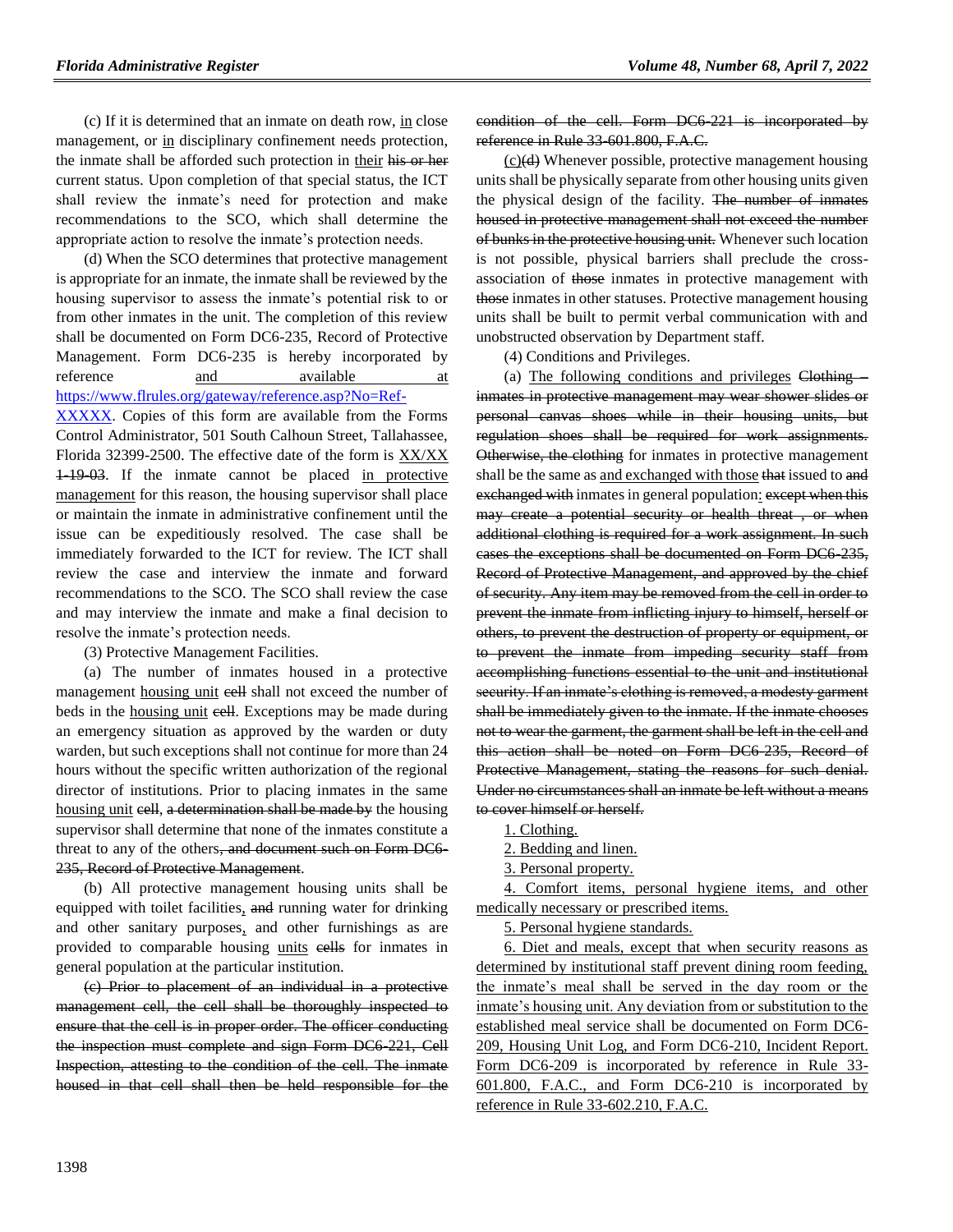7. Canteen items.

8. Counseling Interviews when deemed necessary by mental health staff.

9. Correspondence and authorized self-improvement correspondence courses.

10. Telephone.

11. Writing utensils and/or access to a "writer/reader" if one has been provided to the inmate for the purpose of preparing correspondence.

12. Reading materials in compliance with the admissibility requirements of Rule 33-501.401, F.A.C..

13. Library visits and book check-out maximums.

14. Exercise.

15. Contact by staff.

16. Religious activities to include a weekly nondenominational service held in the chapel or in the protective management housing unit if security reasons prevent chapel service.

17. Self-improvement programs, including academic education, vocational training, correspondence courses or selfdirected study activities, religious activities, or letter-writing shall be available in the protective management housing unit or in separate locations within the institution that conform with the need for security.

18, Work assignments.

19. Kiosks, Kiosk Services, and Tablet Services – inmates in protective management are permitted access to kiosks, kiosk services, and tablet services as provided for in Rule 33-602.900, F.A.C.

(b) Bedding and linen – inmates in protective management shall have bedding and linen issued and exchanged in the same manner as is provided to inmates in general population. Any exception shall be based on the potential threat of harm to an individual or a potential threat to the security of the institution. The shift supervisor or the confinement lieutenant must approve the action initially. Such exceptions shall be documented on Form DC6-235, Record of Protective Management, and the chief of security shall make the final decision regarding the appropriateness of the action no later than the next working day following the action.

(c) Personal Property – inmates in protective management shall be allowed to retain the same property as is permitted inmates in general population unless the property poses a potential threat of harm to an individual or a potential threat to the security of the institution. In such case, the removal or denial of any item shall be documented on Form DC6-235, Record of Protective Management, and Form DC6-220, Inmate Impounded Property List, which must be completed by security staff and signed by the inmate designating what property was removed. The original shall be placed in the inmate's property file and a copy of the form shall be given to the inmate for his or her records. Form DC6-220 is incorporated by reference in Rule 33-602.201, F.A.C. All property retained by inmates must fit into the storage area provided, which shall be the same size as provided for inmates in general population.

(d) Comfort Items – inmates in protective management shall be permitted the same comfort items, personal hygiene items, and other medically necessary or prescribed items as is permitted inmates in general population unless an item poses a potential threat of harm to an individual or a potential threat to the security of the institution. If a comfort item is taken from an inmate in protective management, the senior correctional officer on duty shall be notified and must approve or disapprove the action taken. The action taken shall be documented on Form DC6-235, Record of Protective Management, which must be reviewed by the chief of security. As noted above, property receipts shall be given for any personal property removed. The following comfort items shall be provided at a minimum: toothbrush, toothpaste, bar of soap, towel or paper towels, toilet tissue, and feminine hygiene products for women.

(e) Personal Hygiene – inmates in protective management shall meet the same standards regarding personal hygiene as required of inmates in general population, including the following:

1. At a minimum, each inmate in protective management shall shower at least three times per week or every day that an inmate works, whichever is greater.

2. Any male inmate who elects to be clean shaven shall be clipper shaved three times per week. Any male inmate who elects to grow and maintain a half inch beard shall have his beard maintained in accordance with Rule 33-602.101, F.A.C.

3. Hair care shall be the same as that provided to and required of inmates in general population.

(f) Diet and Meals – inmates in protective management shall be fed in the dining room unless individual circumstances adversely affecting the safety of a particular inmate preclude dining room feeding for that inmate. If particular security reasons as determined by institution staff prevent dining room feeding, the inmate's meal shall be served in the day room or the inmate's cell. Inmates in protective management shall receive the same institutional meals as are available to inmates in general population, except that if any item on the regular menu poses a potential threat of harm to an individual or a potential threat to the security of the institution, then another item of comparable quality and quantity shall be substituted. Any deviation from established meal service or substitutions shall be documented on Form DC6-209, Housing Unit Log, and Form DC6-210, Incident Report. Form DC6-209 is incorporated by reference in Rule 33-601.800, F.A.C., and Form DC6-210 is incorporated by reference in Rule 33-602.210, F.A.C.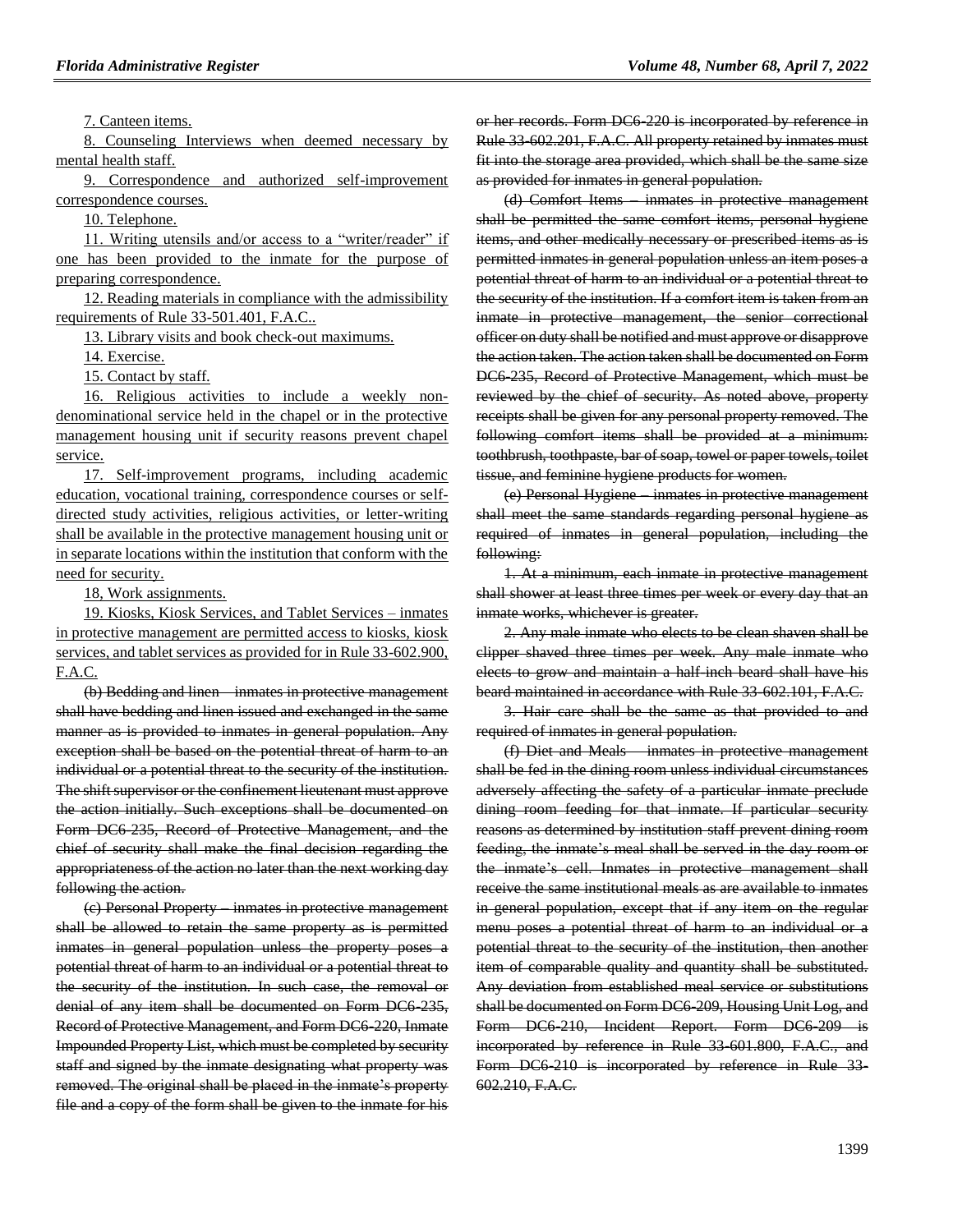(g) Canteen Items – inmates in protective management shall be allowed to make canteen purchases the same as inmates in general population. Items sold to protective management inmates shall be restricted only when reasonably necessary for institutional safety and security.

(h) Counseling Interviews – inmates in protective management shall be provided counseling services in cell or out of cell when deemed necessary by mental health staff.

(b) $(i)$  Visitation Visiting – a visitation visiting schedule shall be implemented to ensure a minimum of two hours a week for inmates in protective management to receive visits. Visitation Visiting shall take place in a separate facility from inmates in general population if a separate facility is available. If a separate facility is not available, the warden or duty warden shall schedule visitation for inmates in protective management visiting either before or after visitation visiting hours for inmates in general population or on different days from inmates in general population. Visitation Visiting shall be limited by the warden or the warden's his or her designee when it is determined that a threat to the inmate exists by allowing visitation in the visitation visiting area poses a threat to the inmate or when supervision is limited. The warden or ICT is authorized to make exceptions for visitors who have traveled a great distance. Attorney-client visits shall be in accordance with Rule 33-601.711, F.A.C., and shall not be restricted except on evidence that the visit would pose a potential threat of harm to an individual or a potential threat to the security of the institution. The warden or designee must approve all visits in advance and is authorized to approve special visits pursuant to Rule 33-601.736, F.A.C. Inmates in protective management shall have video visitation privileges as provided for in Rule 33- 602.901, F.A.C.

(j) Telephone – inmates in protective management shall be allowed to make one call per week of at least 15 minutes. However, if telephones are available in the dayroom, protective management inmates shall be allowed to make calls in the same manner as general population inmates.

(k) Kiosks, Kiosk Services, and Tablet Services – inmates in protective management are permitted access to kiosks, kiosk services, and tablet services as provided for in Rule 33 602.900, F.A.C.

 $(c)(4)$  Legal Access – inmates in protective management shall have access to the law library during evening or other hours when inmates in general population inmates are not present. If security reasons prevent a visit, access shall be provided through correspondence or visits from the inmate research aide. All steps shall be taken to ensure the inmate is not denied necessary needed legal access while in protective management. Inmates shall be provided paper and writing utensils in order to prepare legal papers. Typewriters or typing services are not considered required items and shall not be

permitted in protective management housing units. However, an inmate with disabilities that hinder the preparation of legal correspondence shall be allowed to use the use of auxiliary aids. An inmate who is provided an auxiliary aid shall be allowed access to a certified research aide for the purpose of preparing legal documents or legal mail, or filing a grievance.

(m) Correspondence – inmates in protective management shall have the same opportunities for correspondence and authorized self-improvement correspondence courses that are available to inmates in general population.

(n) Writing utensils – inmates in protective management shall be allowed to possess pens and pencils of the same type and number as inmates in general population. If it is determined that these items create a safety, security, or sanitation risk, these items shall be confiscated and stored until the inmate is released from protective management. In such case, the inmate shall be issued a security pen. If a security pen is unavailable, the inmate shall be allowed to sign out a regular pen from the housing officer. All care shall be taken to ensure that an indigent inmate who requests access to a pen in order to prepare legal documents or legal mail, or to file a grievance with the Department has access to a pen for a time period sufficient to prepare the legal documents, legal mail, or grievances. An inmate who has been provided an auxiliary aid shall be allowed access to such for the purpose of reading or preparing correspondence.

(o) Reading materials – reading materials, including scriptural and devotional materials and books that are in compliance with admissibility requirements in Rule 33- 501.401, F.A.C., allowed for inmates in general population are allowed for those inmates in protective management unless they pose a potential threat to the safety, security, or sanitation of the institution. If it is determined that there is a safety, security, or sanitation risk, the items shall be removed. Such removal shall be documented on Form DC6-235, Record of Protective Management, in accordance with paragraph (4)(c) of this rule. An inmate who receives services from the Bureau of Braille and Talking Book Library shall be allowed to possess his or her tape player and devotional and scriptural materials and any other books on tape that are in compliance with the admissibility requirements set forth in Rule 33-501.401, F.A.C.

(p) Library – inmates in protective management shall be allowed to visit the library and check out books at least once weekly. Protective management inmates shall be allowed to check out the same number of books as allowed for inmates in general population.

(q) Exercise – an exercise schedule shall be implemented for inmates in protective management to ensure a minimum opportunity of three hours per week of exercise out of doors. The ICT is authorized to restrict exercise for an individual inmate when the inmate is found guilty of a major rule violation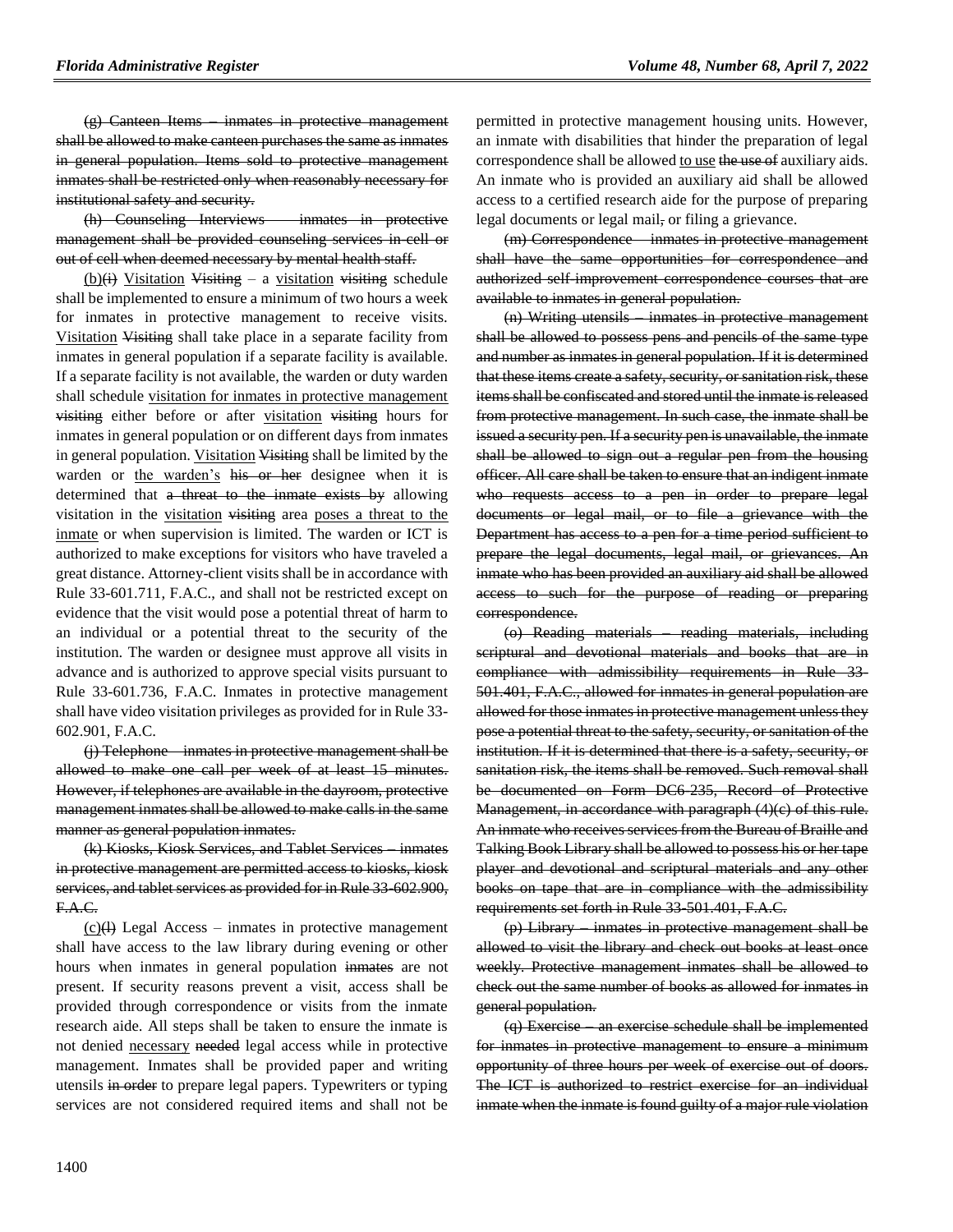as defined in Rule 33-602.220, F.A.C. Inmates shall be notified in writing of this decision and may appeal through the grievance procedure. The denial of exercise shall be for no more than 15 days per incident and for no longer than 30 days in cumulative length. If the inmate requests a physical fitness program handout, the wellness specialist or the housing officer shall provide the inmate with an in-cell exercise guide and document such on Form DC6-235, Record of Protective Management. Medical restrictions may also place limitations on exercise periods. A disabled inmate who is unable to participate in the normal exercise program shall have an exercise program developed for him or her that will accomplish the need for exercise and take into account the particular inmate's limitations. Similar recreational equipment shall be available to inmates in protective management as is available for inmates in general population provided that such equipment does not compromise the safety or security of the institution. The reasons for any exercise restriction shall be documented on Form DC6- 235, Report of Protective Management.

(r) Religious activities – a weekly non-denominational service shall be held in the chapel for inmates in protective management. This service shall be held at the protective management housing unit if security reasons prevent a chapel service. When requested, the chaplain shall arrange for religious consultations between inmates and outside volunteers, counsel with clergy, and the opportunity to receive religious sacraments similar to that afforded to inmates in general population.

(s) Self-improvement programs – inmates in protective management shall have access to self improvement programs in their housing unit, or in separate locations within the institution that conform with the need for security. Selfimprovement programs include academic education, vocational training, correspondence courses or self-directed study activities, religious activities, quiet activities, and letter writing.

(t) Inmates in protective management may refuse opportunities for out-of-cell activities, however, such refusals shall count against the inmate's required minimum hours of outof-cell time. Refusals shall be documented on Form DC6-235, Record of Protective Management.

(u) Other privileges not listed above shall be restricted on a daily case-by-case basis when such restrictions are necessary for the security, order, or effective management of the institution. All such restrictions shall be documented on Form DC6-235, Record of Protective Management, and reported to the ICT. The ICT is authorized to restrict privileges on a continuing basis after a determination that such restrictions are necessary for the security, order, or effective management of the institution. The ICT's decision for continuing restriction shall be documented on Form DC6-235, Record of Protective Management.

(5) Work Assignments.

(a) Within 10 days of the protective management determination, work opportunities consistent with medical grades shall be available to inmates in protective management during the day, evening, or night hours. All inmates shall be provided the opportunity for work assignments regardless of medical grade except when precluded by doctor's orders for medical reasons. Work shall be cancelled for an individual inmate or a work squad when Department staff concludes the work or work assignment would subject the inmate to danger or if adequate protection is not available. Each occurrence of work cancellation must be documented with reasons for the action on Form DC6-210, Incident Report, and shall be reviewed by the warden or ICT the next working day. Refusal of a work assignment shall result in disciplinary action pursuant to Rules 33-601.301-.314, F.A.C. Inmates who refuse work assignments shall not be allowed other housing unit activities. Those who accept work assignments shall be subject to awards of gain time pursuant to Rule 33-601.101, F.A.C., in the same manner as inmates in general population.

(b) Inmates in protective management who are medically able to work and who work shall be afforded an opportunity for at least an additional 20 hours of out-of-cell time per week for activities. Each protective management unit shall have a day room or common area equipped with similar equipment, recreational and otherwise, as those for inmates in general population provided that such equipment does not compromise the safety or security of the institution.

(6) Restraint and Escort Requirements.

(a) Protective management inmates shall be handcuffed or otherwise restrained when individual security concerns associated with that inmate require such action.

(b) Protective management inmates shall be subject to searches in the same manner as inmates in general population in accordance with Rule 33 602.204, F.A.C.

(7) Contact by Staff.

(a) The following staff members shall be required to officially inspect and tour the protective management unit. All visits by staff shall be documented on Form DC6-228, Inspection of Special Housing Record. Form DC6-228 is incorporated by reference in Rule 33-601.800, F.A.C. The staff member shall also document his or her visit on Form DC6-235, Record of Protective Management, if, during the visit by staff, any discussion of significance, any action or behavior of the inmate occurs, or any information is obtained that may have an effect on the inmate's protective management status. These visits shall be conducted at a minimum of:

1. At least every 30 minutes by a correctional officer, but on an irregular schedule.

2. Daily by the housing supervisor.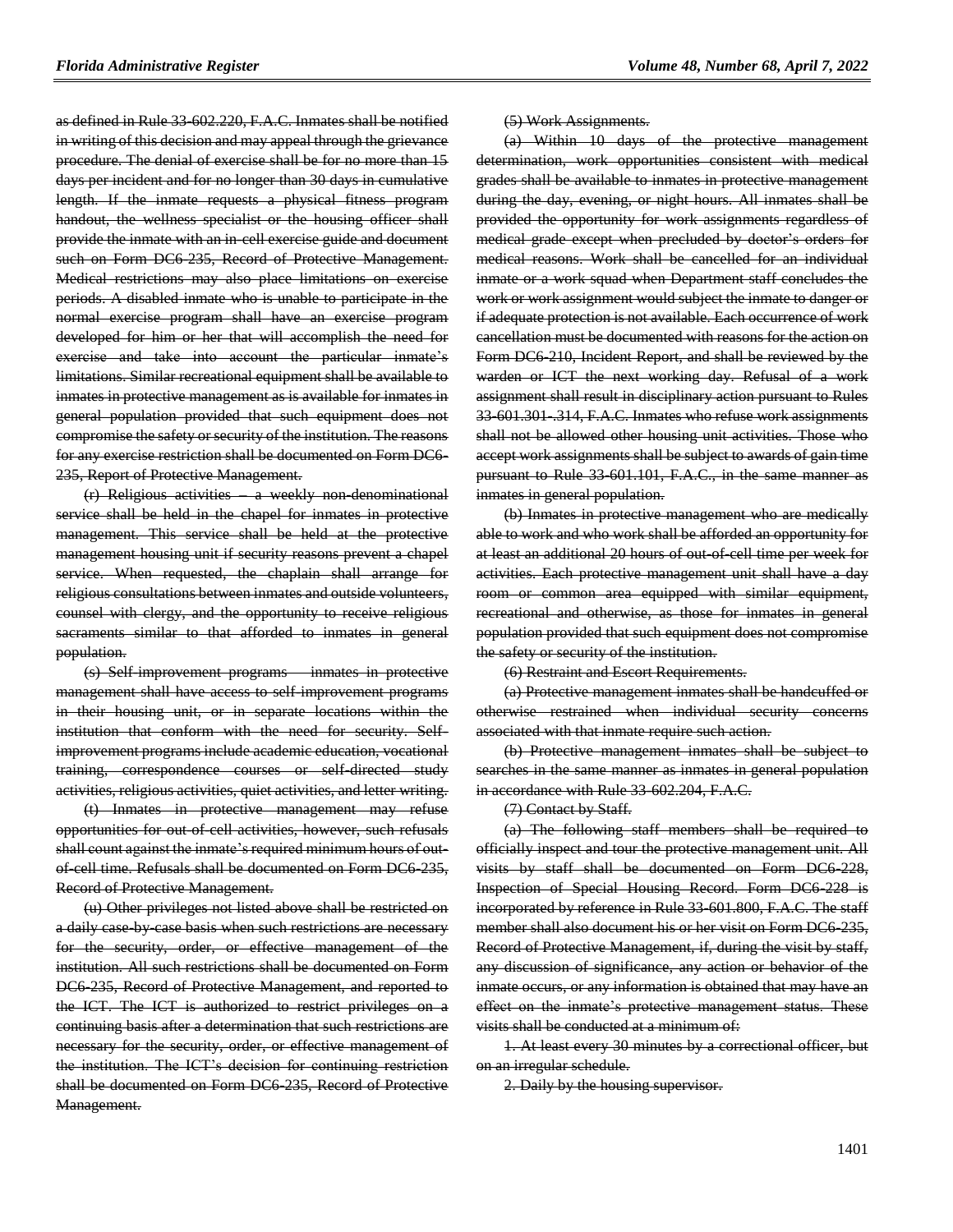3. Daily by the shift supervisor on duty for all shifts except in cases of riot or other institutional emergency.

4. Daily by a clinical health care personnel.

5. Weekly by the Chief of Security (when on duty at the facility) except in cases of riot or other institutional emergency.

6. Weekly by the chaplain. More frequent visits shall be made upon request of the inmate if the chaplain's schedule permits.

7. Weekly by the warden and assistant wardens.

8. At least once a week by a classification officer.

9. At least once a month by a member of the ICT to ensure that the inmate's welfare is properly provided for, and to determine the time and method of release or any program changes.

(b) Any inmate who has demonstrated behavior that is or could be harmful to himself or herself shall be designated as a special risk inmate. If the inmate exhibits bizarre, mentally disordered, or self-destructive behavior, the medical department shall be immediately contacted to determine if special watch or suicide watch procedures shall be initiated. Suicidal inmates shall be removed to a designated area where a correctional officer or health care staff can provide observation. Visual checks shall be made in accordance with medical protocols or at least every 30 minutes and shall be documented on Form DC4-650, Observation Checklist, until the inmate is no longer considered a special risk inmate. Form DC4-650 is incorporated by reference in Rule 33-602.220, F.A.C. All actions taken by staff regarding special risk inmates shall be documented on Form DC6-229, Daily Record of Special Housing, and Form DC6-210, Incident Report. Form DC6-229 is incorporated by reference in Rule 33-601.800, F.A.C.

(5)(8) Review of Protective Management Status.

(a) The ICT shall review inmates in protective management every week for the first 60 days, with the goal of . The goal shall be toward returning the inmate to general population as soon as the facts of the case indicate that this can be done safely.

(b) Any inmate assigned to protective management for more than 30 days shall be given a psychological screening assessment by a mental health professional to determine their his or her mental condition. The assessment shall include a personal interview if deemed necessary by the mental health professional. All such assessments shall be documented in the mental health record. The psychologist or psychological specialist shall prepare a report to the ICT regarding the results of the assessment with recommendations. The ICT shall then make a decision regarding continuation of the protection needs. Any recommendations by the psychologist or psychologist specialist that the inmate be released from protective management shall be forwarded by the ICT to the SCO. If the decision is to continue protective management, a psychological screening assessment shall be conducted at least every 90 days.

(c) In addition to the ICT's review as outlined in paragraph  $(5)(a)$   $(8)(a)$  above, the ICT shall interview each inmate in protective management at least every 60 30 days and shall document prepare a formal assessment and evaluation report. Such reports may be in a brief paragraph form detailing the basis for protection, what has transpired since the last report, the decision concerning continued protection or potential release , and the basis for that decision in the database.

(d) The SCO shall review all reports prepared by the ICT concerning an inmate's protective management status and may interview the inmate before determining the final disposition of the inmate's protective management status. However, the SCO State Classification Office shall conduct an onsite interview with each inmate at least once every six months or as often as necessary to determine if continuation, modification, or removal from protective management status is appropriate.

(e) No change.

 $(6)$ (9) Protective Management Records. A printed copy of Form DC6-235, Record of Protective Management, shall be maintained for each inmate placed in protective management.

(a) A printed copy of Form DC6-235, Report of Protective Management, shall be maintained for each inmate placed in protective management.

(b) Form DC6-228, Inspection of Special Housing Record, shall be maintained in each protective management unit. Each Department staff person shall sign the record when entering and leaving the protective management unit. Prior to leaving the protective management unit, each Department staff member shall indicate any specific problems including any inmate who requires medical attention. No other unit activities shall be recorded on Form DC6-228.

(c) Form DC6-235, Record of Protective Management, shall be maintained for each inmate as long as the inmate is in protective management. Once the inmate is released from protective management, Form DC6-235 shall be forwarded to classification to be filed in the institutional inmate record. This form shall be used to record any action, remarks, or disposition made on a specific inmate. Notations shall be made on Form DC6-235 by medical staff, the ICT, the SCO, and other Department staff who interacts directly with the inmate. If items are denied or removed from the inmate, the senior correctional officer on duty must approve the action. The central office ADA coordinator shall be contacted within 24 hours if any item is removed that would be considered an auxiliary aid or device that ensures a disabled inmate an equal opportunity as a nondisabled inmate. The items denied or removed shall be documented on the Form DC6-235 and the chief of security shall make the final decision regarding to the appropriateness of that action no later than the next working day following the action. The housing supervisor shall document any unusual occurrences or changes in the inmate's behavior and any action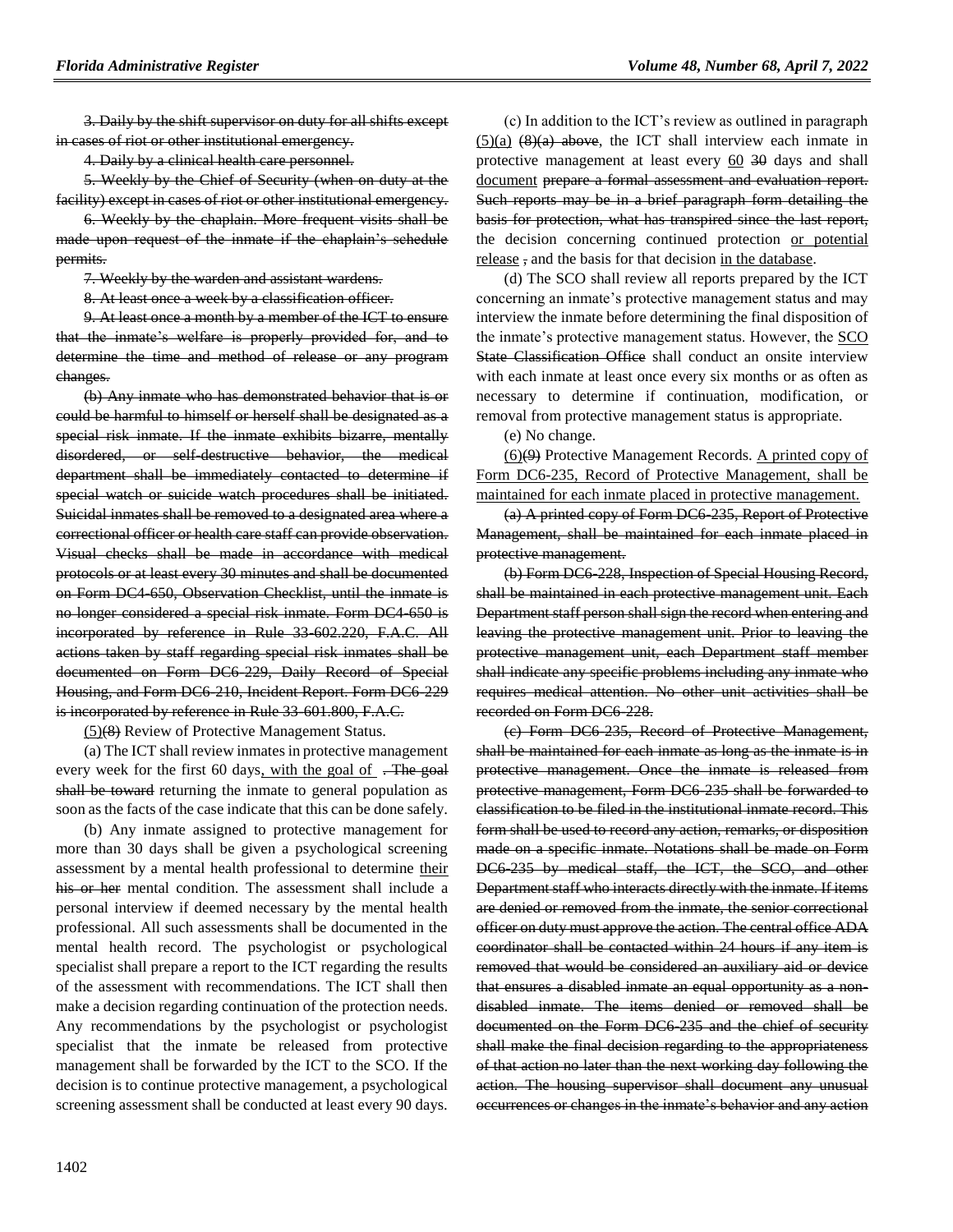taken. Changes in housing location or any other special action shall also be documented.

(d) Form DC6-209, Housing Unit Log, shall be maintained in each protective management unit. Officers shall record all daily unit activities on Form DC6-209, including any special problems or discrepancies noted. The completed Form DC6- 209 shall be forwarded daily to the chief of security for review. Form DC6-209 is incorporated by reference in Rule 33-601.800, F.A.C.

Rulemaking Authority 944.09 FS. Law Implemented 20.315, 944.09, 945.04 FS. History–New 6-23-83, Amended 3-12-84, Formerly 33- 3.082, Amended 6-4-90, 7-10-90, 12-4-90, 4-26-98, Formerly 33- 3.0082, Amended 2-12-01, 1-19-03, 4-1-04, 6-8-09, 7-5-10, 3-6-14, 8- 17-16, 1-18-21, XX-XX-XX.

NAME OF PERSON ORIGINATING PROPOSED RULE: Hope Gartman

NAME OF AGENCY HEAD WHO APPROVED THE PROPOSED RULE: Ricky D. Dixon

DATE PROPOSED RULE APPROVED BY AGENCY HEAD: March 28, 2022

DATE NOTICE OF PROPOSED RULE DEVELOPMENT PUBLISHED IN FAR: December 27, 2021

> Section III Notice of Changes, Corrections and Withdrawals

## NONE

Section IV Emergency Rules

# NONE

# Section V Petitions and Dispositions Regarding Rule Variance or Waiver

[AGENCY FOR HEALTH CARE ADMINISTRATION](https://www.flrules.org/gateway/department.asp?id=59) [Health Facility and Agency Licensing](https://www.flrules.org/gateway/organization.asp?id=186)

RULE NO.: RULE TITLE:

[59A-3.243](https://www.flrules.org/gateway/ruleNo.asp?id=59A-3.243) Nursing Services

The Agency for Health Care Administration hereby gives notice: On April 4, 2022 the Agency for Health Care Administration entered an order disposing of the petition for variance filed by Florida Health Sciences Center, Inc. d/b/a Tampa General Hospital on February 23, 2022 and advertised in Vol. 48, No. 39 Florida Administrative Register on February 25, 2022. The Petition was assigned case number 2022002824. The Agency for Health Care Administration issued a Final Order granting the limited conditional Petition for Variance of paragraph  $59A-3.243(4)(c)$  and  $(6)$ , F.A.C., which requires a hospital to ensure immediate availability of a registered nurse for bedside care of any patient when needed, and have a minimum of one licensed registered nurse on duty at all times on each nursing unit or similarly titled part of the hospital for rendering patient care services. The Petition for Variance of paragraphs 59A-3.243(4)(c) and (6), F.A.C. is granted upon finding that the Petitioner demonstrated that the purpose of the underlying statute will be or has been achieved by other means and that application of the rule to Petitioner would create a substantial hardship or violate principles of fairness.

A copy of the Order or additional information may be obtained by contacting: Richard Shoop, Agency Clerk, Agency for Health Care Administration, 2727 Mahan Drive, Bldg 3, MS 3, Tallahassee, FL 32308.

# [DEPARTMENT OF CHILDREN AND FAMILIES](https://www.flrules.org/gateway/department.asp?id=65) [Substance Abuse Program](https://www.flrules.org/gateway/organization.asp?id=343)

RULE NO.: RULE TITLE:

[65D-30.0036L](https://www.flrules.org/gateway/ruleNo.asp?id=65D-30.0036)icensure Application and Renewal

NOTICE IS HEREBY GIVEN that on March 25, 2022, the Department of Children and Families, received a petition for waiver of paragraph 65D-30.0036(3)(a), Florida Administrative Code, from Northlake Recovery, LLC. paragraph 65D-30.0036(3)(a) of the Code requires methadone medication-assisted treatment for opioid addiction providers to submit to the Department, with the initial application, verification of certification from the Substance Abuse and Mental Health Administration relating to methadone medication-assisted treatment for opioid addiction.

A copy of the Petition for Variance or Waiver may be obtained by contacting: Agency Clerk, Department of Children and Families, 2415 North Monroe Street, Suite 400, Tallahassee, FL 32303 or Agency.Clerk@myflfamilies.com.

# Section VI Notice of Meetings, Workshops and Public **Hearings**

#### [DEPARTMENT OF STATE](https://www.flrules.org/gateway/department.asp?id=1)

[Division of Arts and Culture](https://www.flrules.org/gateway/organization.asp?id=17)

The Department of State Division of Arts and Culture and the Florida Folklife Program announces a workshop to which all persons are invited.

DATE AND TIME: April 8, 2022, 3:00 p.m.

PLACE: Brokaw McDougall House, 329 N. Meridian Street, Tallahassee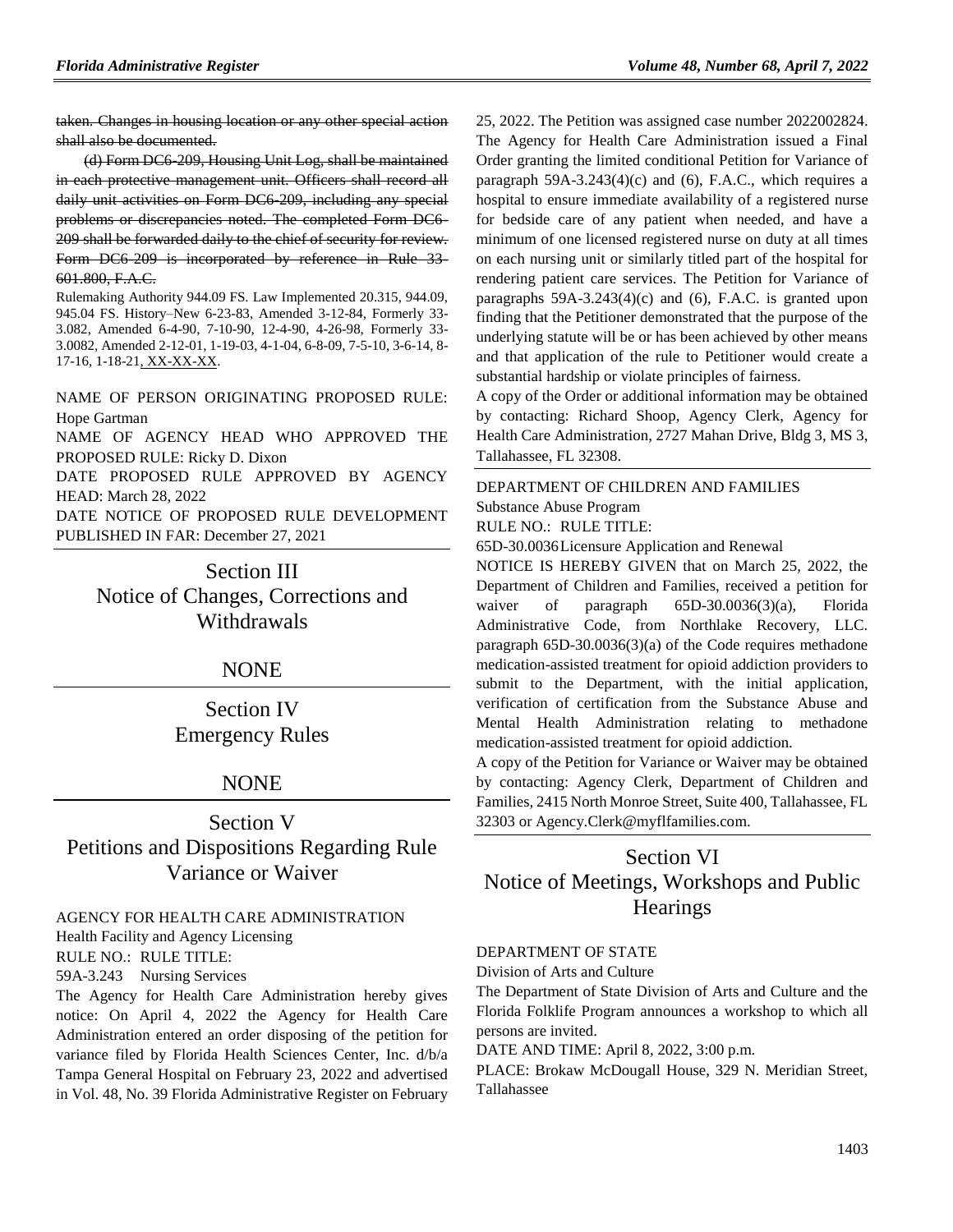GENERAL SUBJECT MATTER TO BE CONSIDERED: To discuss updates in the Folk Life program as well as any other items which may be interest or appropriately presented to the group.

A copy of the agenda may be obtained by contacting: The Division of Arts and Culture at (850)245-6470.

For more information, you may contact: Florida Folklorist Dominic Tartaglia at (850)245-6482.

[DEPARTMENT OF AGRICULTURE AND CONSUMER](https://www.flrules.org/gateway/department.asp?id=5)  [SERVICES](https://www.flrules.org/gateway/department.asp?id=5)

[Division of Consumer Services](https://www.flrules.org/gateway/organization.asp?id=170)

The Board of Professional Surveyors and Mappers announces a public meeting to which all persons are invited.

DATES AND TIMES: April 25 – 27, 2022: April 25, 2022, 3:00 p.m., Probable Cause Panel. This meeting is closed to the public. April 26, 2022, 8:30 a.m., General Business Session and Committee Meetings; April 27, 2022, 8:30 a.m., Complete remaining items in General Business Session

PLACE: Hyatt Place St. Petersburg Downtown, 25 Second Street North, St. Petersburg, FL 33701

GENERAL SUBJECT MATTER TO BE CONSIDERED: Board of Professional Surveyors and Mappers Board Member Committee Meetings and General Business Meeting.

A copy of the agenda may be obtained by contacting: Liz Compton, Executive Director, Board of Professional Surveyors and Mappers, 2005 Apalachee Parkway, Tallahassee, Florida 32399-6500, (850)410-3674. One week prior to the meeting date, the agenda will also be available online at: https://www.fdacs.gov/About-Us/Advisory-Councils-and-

Committees/Board-of-Professional-Surveyors-and-Mappers.

Pursuant to the provisions of the Americans with Disabilities Act, any person requiring special accommodations to participate in this workshop/meeting is asked to advise the agency at least 48 hours before the workshop/meeting by contacting: Liz Compton at (850)410-3674. If you are hearing or speech impaired, please contact the agency using the Florida Relay Service, 1(800)955-8771 (TDD) or 1(800)955-8770 (Voice).

If any person decides to appeal any decision made by the Board with respect to any matter considered at this meeting or hearing, he/she will need to ensure that a verbatim record of the proceeding is made, which record includes the testimony and evidence from which the appeal is to be issued.

For more information, you may contact: Liz Compton, Executive Director, Board of Professional Surveyors and Mappers, 2005 Apalachee Parkway, Tallahassee, Florida 32399-6500, (850)410-3674.

[DEPARTMENT OF AGRICULTURE AND CONSUMER](https://www.flrules.org/gateway/department.asp?id=5)  **[SERVICES](https://www.flrules.org/gateway/department.asp?id=5)** 

[Division of Consumer Services](https://www.flrules.org/gateway/organization.asp?id=170)

The Florida Department of Agriculture and Consumer Services announces a public meeting to which all persons are invited.

DATE AND TIME: Monday, May 9, 2022, 10:30 a.m. – 12:00 Noon ET

PLACE: Please join my meeting from your computer, tablet or smartphone. https://meet.goto.com/601533749

You can also dial in using your phone. (For supported devices, tap a one-touch number below to join instantly.)

United States: (224)501-3412, One-touch: tel: +12245013412, 601533749#, Access Code: 601-533-749.

Get the app now and be ready when your first meeting starts: https://meet.goto.com/install.

GENERAL SUBJECT MATTER TO BE CONSIDERED: This is a meeting of the Florida Propane Gas Education, Safety and Research Council to discuss their Consumer Awareness Program.

A copy of the agenda may be obtained by contacting: Kyrsten Dalton, Bureau of Standards at (850)921-1545.

Pursuant to the provisions of the Americans with Disabilities Act, any person requiring special accommodations to participate in this workshop/meeting is asked to advise the agency at least 3 days before the workshop/meeting by contacting: Kyrsten Dalton at (850)921-1545. If you are hearing or speech impaired, please contact the agency using the Florida Relay Service, 1(800)955-8771 (TDD) or 1(800)955-8770 (Voice).

For more information, you may contact: Kyrsten Dalton, Bureau of Standards at (850)921-1545.

### [FLORIDA COMMISSION ON OFFENDER REVIEW](https://www.flrules.org/gateway/department.asp?id=23)

The Florida Commission on Offender Review announces a public meeting to which all persons are invited.

DATE AND TIME: Wednesday, April 27, 2022, 9:00 a.m.

PLACE: Betty Easley Conference Center, Room #152, 4075 Esplanade Way, Tallahassee, Florida 32399

The meeting will also be held via conference call. To participate in the meeting, call United States (Toll Free): 1(877)309-2073 or United States: (571)317-3129 and dial access code 337-350- 165. For questions and correspondence from inmate supporters, please email inmatessupporter@fcor.state.fl.us. For questions and correspondence regarding victims' rights, please email victimsquestions@fcor.state.fl.us.

GENERAL SUBJECT MATTER TO BE CONSIDERED: Regularly scheduled meeting for all Parole, Conditional Release, Conditional Medical Release, Addiction Recovery, Control Release and all other Commission business.

A copy of the agenda may be obtained by contacting: Florida Commission on Offender Review, (850)488-1293.

Pursuant to the provisions of the Americans with Disabilities Act, any person requiring special accommodations to participate in this workshop/meeting is asked to advise the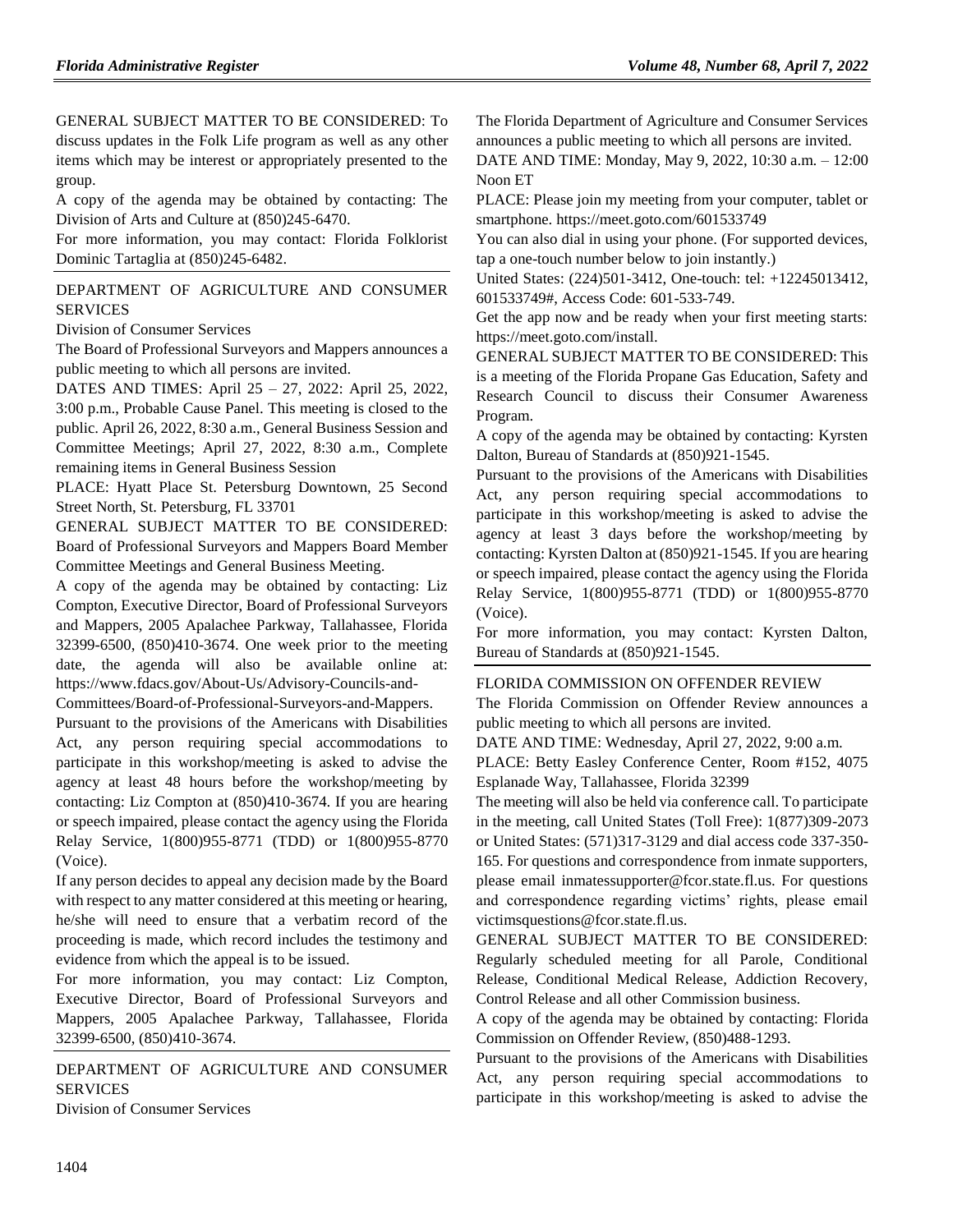agency at least 5 days before the workshop/meeting by contacting: Florida Commission on Offender Review at ada@fcor.state.fl.us. If you are hearing or speech impaired, please contact the agency using the Florida Relay Service, 1(800)955-8771 (TDD) or 1(800)955-8770 (Voice).

If any person decides to appeal any decision made by the Board with respect to any matter considered at this meeting or hearing, he/she will need to ensure that a verbatim record of the proceeding is made, which record includes the testimony and evidence from which the appeal is to be issued.

#### [FLORIDA COMMISSION ON OFFENDER REVIEW](https://www.flrules.org/gateway/department.asp?id=23)

The Florida Commission on Offender Review announces a public meeting to which all persons are invited.

DATE AND TIME: Thursday, April 28, 2022, 11:00 a.m.

PLACE: There will be no in person Commission meeting. The meeting will be held via conference call. To participate in the meeting, call United States (Toll Free): 1(877)309-2073 or United States: (571)317-3129 and dial access code 337-350- 165. For questions and correspondence from inmate supporters, please email inmatessupporter@fcor.state.fl.us. For questions and correspondence regarding victims' rights, please email victimsquestions@fcor.state.fl.us.

GENERAL SUBJECT MATTER TO BE CONSIDERED: Regularly scheduled meeting for all Parole, Conditional Release, Conditional Medical Release, Addiction Recovery, Control Release and all other Commission business.

A copy of the agenda may be obtained by contacting: Florida Commission on Offender Review, (850)488-1293.

Pursuant to the provisions of the Americans with Disabilities Act, any person requiring special accommodations to participate in this workshop/meeting is asked to advise the agency at least 5 days before the workshop/meeting by contacting: Florida Commission on Offender Review at ada@fcor.state.fl.us. If you are hearing or speech impaired, please contact the agency using the Florida Relay Service, 1(800)955-8771 (TDD) or 1(800)955-8770 (Voice).

If any person decides to appeal any decision made by the Board with respect to any matter considered at this meeting or hearing, he/she will need to ensure that a verbatim record of the proceeding is made, which record includes the testimony and evidence from which the appeal is to be issued.

#### PUBLIC SERVICE COMMISSION

The Florida Public Service Commission announces its Internal Affairs Meeting, to which all interested persons are invited.

DATE AND TIME: Tuesday, April 19, 2022, 9:30 a.m.

PLACE: Room 148, Betty Easley Conference Center, 4075 Esplanade Way, Tallahassee, Florida

GENERAL SUBJECT MATTER TO BE CONSIDERED: To discuss and make decisions on matters affecting Commission operations. Internal Affairs Agendas and FPSC contact information is available at [www.floridapsc.com.](http://www.floridapsc.com/)

ADA: In accordance with the Americans with Disabilities Act, persons needing a special accommodation to participate at this proceeding should contact the Office of Commission Clerk no later than five days prior to the conference at 2540 Shumard Oak Boulevard, Tallahassee, Florida 32399-0850 or (850)413- 6770 (Florida Relay Service, 1(800)955-8770 Voice or 1(800)955-8771 TDD). Assistive Listening Devices are available upon request from the Office of Commission Clerk, Gerald L. Gunter Building, Room 152.

EMERGENCY CANCELLATION OF MEETING: If a named storm or other disaster requires cancellation of the meeting, Commission staff will attempt to give timely notice. Notice of cancellation will be provided on the Commission's website [\(www.](http://www/)floridapsc.com) under the Hot Topics link on the home page. Cancellation can also be confirmed by calling the Office of Commission Clerk at (850)413-6770.

#### [REGIONAL PLANNING COUNCILS](https://www.flrules.org/gateway/department.asp?id=29)

[Central Florida Regional Planning Council](https://www.flrules.org/gateway/organization.asp?id=63)

The Heartland Regional Transportation Planning Organization (HRTPO) announces a public meeting to which all persons are invited.

DATE AND TIME: Wednesday, April 20, 2022, 1:30 p.m.

PLACE: DeSoto Chamber of Commerce 222 E Oak St, Arcadia, FL 34266

GENERAL SUBJECT MATTER TO BE CONSIDERED: Regular quarterly meeting and to discuss the Transportation Disadvantaged program and provide input to the Local Coordinating Board (LCB) serving DeSoto, Hardee, Highlands, and Okeechobee Counties.

A copy of the agenda may be obtained by contacting: Marybeth Soderstrom at 1(863)534-7130 ext. 134 or visit www.heartlandregionaltpo.org.

Pursuant to the provisions of the Americans with Disabilities Act, any person requiring special accommodations to participate in this workshop/meeting is asked to advise the agency at least 3 days before the workshop/meeting by contacting: Marybeth Soderstrom, 1(863)534-7130, extension 134 (voice), or via Florida Relay Service 711, or by email at msoderstrom@cfrpc.org. If you are hearing or speech impaired, please contact the agency using the Florida Relay Service, 1(800)955-8771 (TDD) or 1(800)955-8770 (Voice).

If any person decides to appeal any decision made by the Board with respect to any matter considered at this meeting or hearing, he/she will need to ensure that a verbatim record of the proceeding is made, which record includes the testimony and evidence from which the appeal is to be issued.

For more information, you may contact: Marybeth Soderstrom at 1(863)534-7130 ext. 134.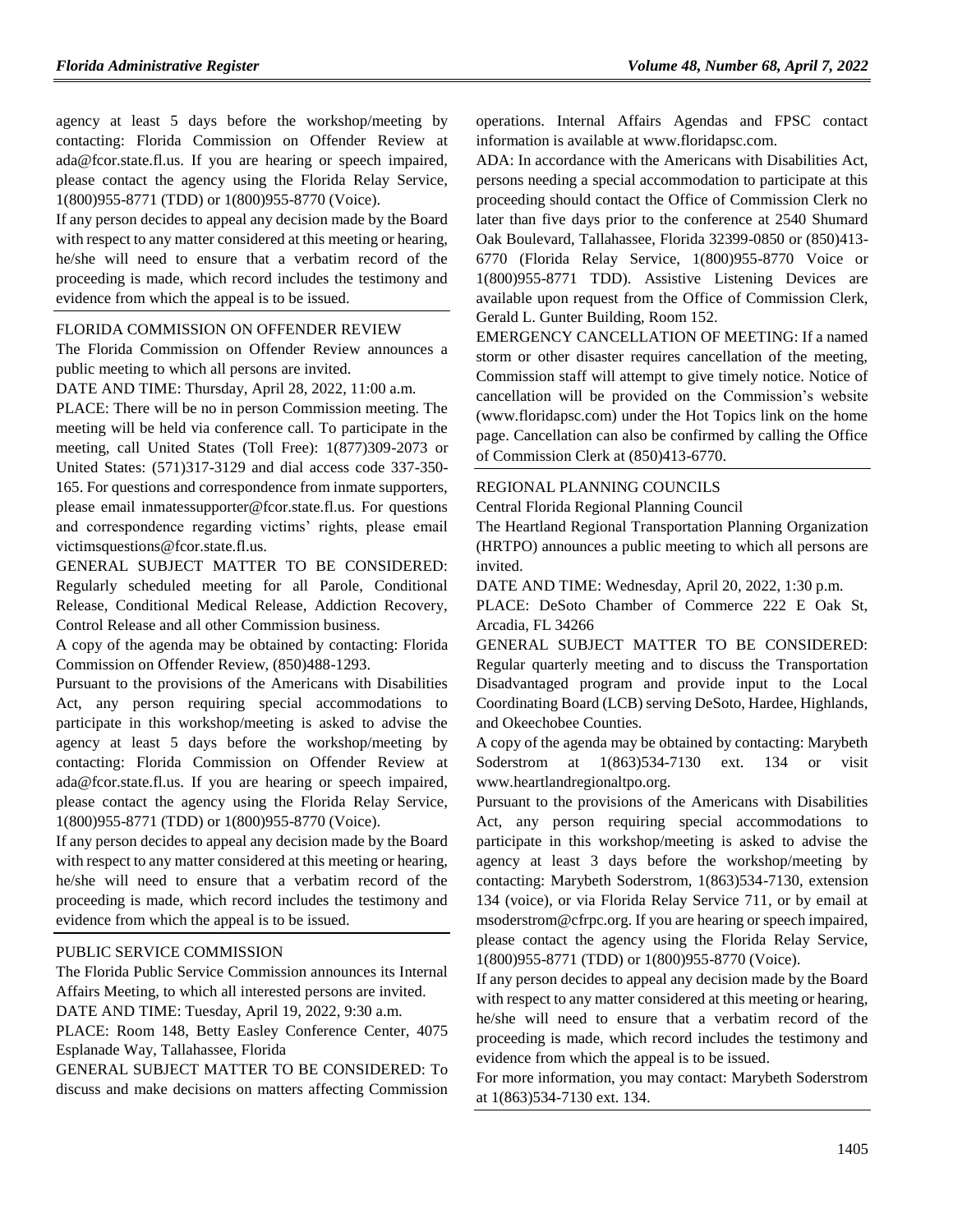## [REGIONAL PLANNING COUNCILS](https://www.flrules.org/gateway/department.asp?id=29)

[South Florida Regional Planning Council](https://www.flrules.org/gateway/organization.asp?id=66)

The South Florida Regional Planning Council announces a public meeting to which all persons are invited.

DATE AND TIME: Monday, April 11, 2022, 10:00 a.m.

PLACE: 1 Oakwood Blvd., Suite 250, Hollywood, Florida 33020

Virtual – "GoToMeeting" by the web or conference call

SFRPC RLF Board Meeting/ SFCDFI Board Meeting, Monday April 11, 2022 10:00 a.m. – 11:30 a.m. ET

Please join my meeting from your computer, tablet or smartphone. https://global.gotomeeting.com/join/440868093

You can also dial in using your phone. United States (Toll Free): 1(877)309-2073, United States: (646)749-3129, Access Code: 440-868-093

GENERAL SUBJECT MATTER TO BE CONSIDERED: To discuss and review the RLF and SFCDFI programs.

A copy of the agenda may be obtained by contacting: Administration at the South Florida Regional Planning Council, 1 Oakwood Boulevard, Suite 250, Hollywood, Florida 33020, (954)924-3653, or sfadmin@sfrpc.com.

Pursuant to the provisions of the Americans with Disabilities Act, any person requiring special accommodations to participate in this workshop/meeting is asked to advise the agency at least 5 days before the workshop/meeting by contacting: Administration at the South Florida Regional Planning Council, 1 Oakwood Boulevard, Suite 250, Hollywood, Florida 33020, (954)924-3653, or sfadmin@sfrpc.com. If you are hearing or speech impaired, please contact the agency using the Florida Relay Service, 1(800)955-8771 (TDD) or 1(800)955-8770 (Voice).

If any person decides to appeal any decision made by the Board with respect to any matter considered at this meeting or hearing, he/she will need to ensure that a verbatim record of the proceeding is made, which record includes the testimony and evidence from which the appeal is to be issued.

For more information, you may contact: Administration at the South Florida Regional Planning Council, 1 Oakwood Boulevard, Suite 250, Hollywood, Florida 33020, (954)924- 3653, or sfadmin@sfrpc.com.

# [DEPARTMENT OF BUSINESS AND PROFESSIONAL](https://www.flrules.org/gateway/department.asp?id=61)  [REGULATION](https://www.flrules.org/gateway/department.asp?id=61)

[Construction Industry Licensing Board](https://www.flrules.org/gateway/organization.asp?id=274)

The Construction Industry Licensing Board announces a telephone conference call to which all persons are invited. DATE AND TIME: Monday, May 9, 2022, 10:00 a.m.

PLACE: Telephone conference number: 1(888)585-9008, participant code: 564 952 647

GENERAL SUBJECT MATTER TO BE CONSIDERED: CE/Exams/Public Awareness Committee of the Board.

A copy of the agenda may be obtained by contacting: Donald Shaw, 2601 Blair Stone Rd, Tallahassee, FL 32399-1039, (850)717-1983.

Pursuant to the provisions of the Americans with Disabilities Act, any person requiring special accommodations to participate in this workshop/meeting is asked to advise the agency at least 5 days before the workshop/meeting by contacting: Donald Shaw, 2601 Blair Stone Rd, Tallahassee, FL 32399-1039, (850)717-1983. If you are hearing or speech impaired, please contact the agency using the Florida Relay Service, 1(800)955-8771 (TDD) or 1(800)955-8770 (Voice).

If any person decides to appeal any decision made by the Board with respect to any matter considered at this meeting or hearing, he/she will need to ensure that a verbatim record of the proceeding is made, which record includes the testimony and evidence from which the appeal is to be issued.

For more information, you may contact: Donald Shaw, 2601 Blair Stone Rd, Tallahassee, FL 32399-1039, (850)717-1983.

## [DEPARTMENT OF BUSINESS AND PROFESSIONAL](https://www.flrules.org/gateway/department.asp?id=61)  [REGULATION](https://www.flrules.org/gateway/department.asp?id=61)

[Construction Industry Licensing Board](https://www.flrules.org/gateway/organization.asp?id=274)

The Construction Industry Licensing Board announces a public meeting to which all persons are invited.

DATES AND TIMES: Wednesday, May 11, 2022, 12:00 Noon; Thursday, May 12, 2022, 8:30 a.m.; Friday, May 13, 2022, 8:30 a.m.

PLACE: Hilton St. Petersburg Bayfront, 333 1st St S, St. Petersburg, FL 33701, (727)894-5000

GENERAL SUBJECT MATTER TO BE CONSIDERED: General Business, disciplinary and committee meetings of the Board

A copy of the agenda may be obtained by contacting: Donald Shaw, 2601 Blair Stone Rd, Tallahassee, FL 32399-1039, (850)717-1983.

Pursuant to the provisions of the Americans with Disabilities Act, any person requiring special accommodations to participate in this workshop/meeting is asked to advise the agency at least 5 days before the workshop/meeting by contacting: Donald Shaw, 2601 Blair Stone Rd, Tallahassee, FL 32399-1039, (850)717-1983. If you are hearing or speech impaired, please contact the agency using the Florida Relay Service, 1(800)955-8771 (TDD) or 1(800)955-8770 (Voice).

If any person decides to appeal any decision made by the Board with respect to any matter considered at this meeting or hearing, he/she will need to ensure that a verbatim record of the proceeding is made, which record includes the testimony and evidence from which the appeal is to be issued.

For more information, you may contact: Donald Shaw, 2601 Blair Stone Rd, Tallahassee, FL 32399-1039, (850)717-1983.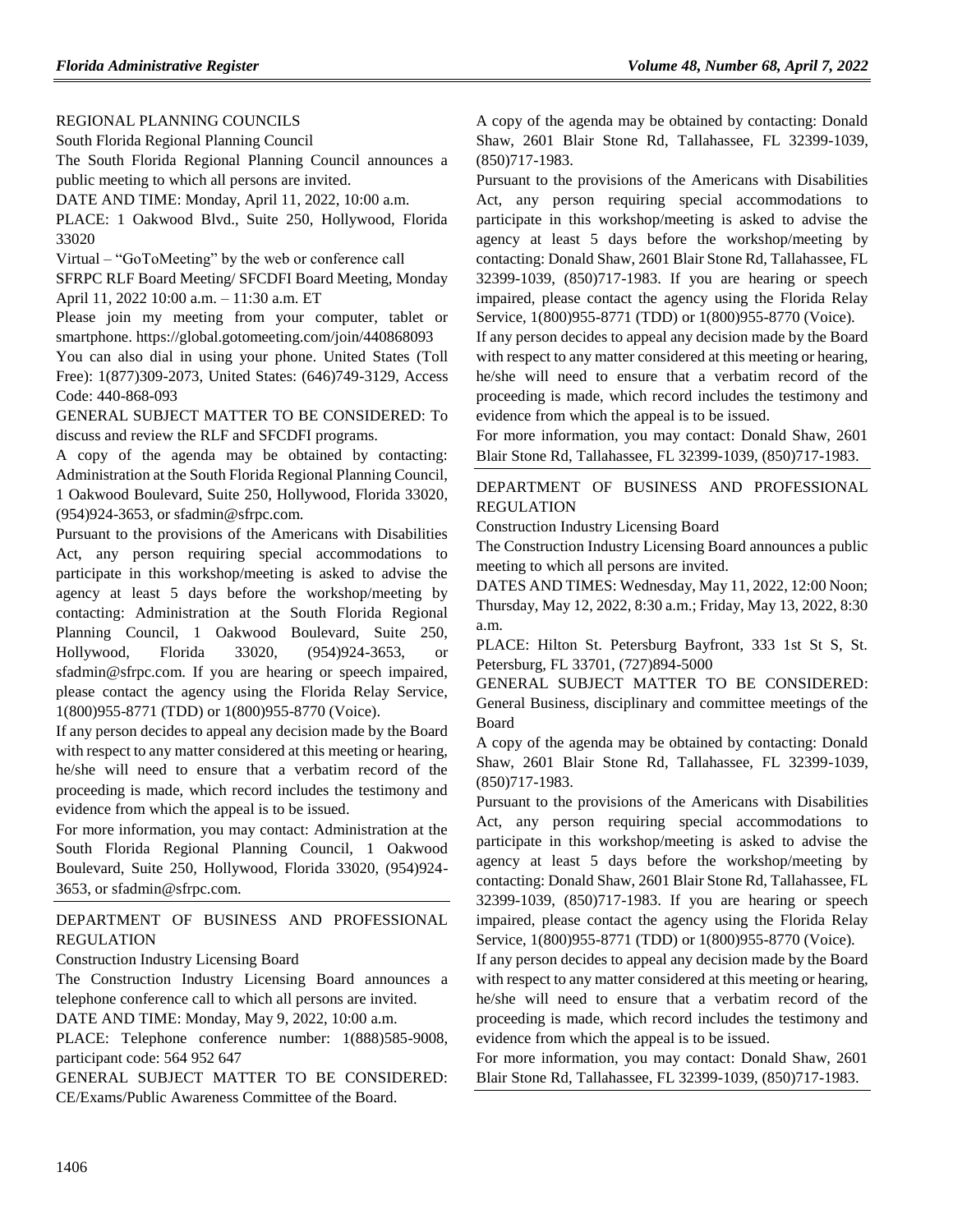[DEPARTMENT OF BUSINESS AND PROFESSIONAL](https://www.flrules.org/gateway/department.asp?id=61)  [REGULATION](https://www.flrules.org/gateway/department.asp?id=61)

[Board of Pilot Commissioners](https://www.flrules.org/gateway/organization.asp?id=266)

The Board of Pilot Commissioners announces a telephone conference call to which all persons are invited.

DATE AND TIME: April 29, 2022, 10:30 a.m.

PLACE: 1(888)585-9008, participant passcode: 491089625

GENERAL SUBJECT MATTER TO BE CONSIDERED: General Board Business

A copy of the agenda may be obtained by contacting: Board of Pilot Commissioners, 2601 Blair Stone Rd., Tallahassee, FL 32399, (850)717-1982.

Pursuant to the provisions of the Americans with Disabilities Act, any person requiring special accommodations to participate in this workshop/meeting is asked to advise the agency at least 5 days before the workshop/meeting by contacting: Board of Pilot Commissioners, 2601 Blair Stone Rd., Tallahassee, FL 32399, (850)717-1982. If you are hearing or speech impaired, please contact the agency using the Florida Relay Service, 1(800)955-8771 (TDD) or 1(800)955-8770 (Voice).

If any person decides to appeal any decision made by the Board with respect to any matter considered at this meeting or hearing, he/she will need to ensure that a verbatim record of the proceeding is made, which record includes the testimony and evidence from which the appeal is to be issued.

For more information, you may contact: Board of Pilot Commissioners, 2601 Blair Stone Rd., Tallahassee, FL 32399, (850)717-1982.

[DEPARTMENT OF ENVIRONMENTAL PROTECTION](https://www.flrules.org/gateway/department.asp?id=62) [Beaches and Coastal Systems](https://www.flrules.org/gateway/organization.asp?id=288)

The Department of Environmental Protection (DEP) through the Office of Resilience and Coastal Protection announces a Technical Advisory Committee (TAC) Meeting (# 5) for the Estero Barriers Regional Inlet Management Study (Big Carlos Pass, New Pass, and Big Hickory Pass) of Lee County announces a public meeting to which all persons are invited.

DATE AND TIME: Wednesday, April 13, 2022, 3:00 p.m. – 5:00 p.m.

PLACE: Microsoft Teams Meeting: Join on your computer or mobile app

Click here to join the meeting or call in (audio only) (747)271- 3021, 225914725#

United States, Burbank Phone Conference ID: 225 914 725# Find a local number | Reset PIN

Learn More | Meeting options

GENERAL SUBJECT MATTER TO BE CONSIDERED: DEP is holding a TAC meeting (#5), pursuant to Section 161.142, Florida Statutes. The meeting will include time for public questions. The TAC meeting is an opportunity to ask questions about the inlet study and its findings. The local sponsor is conducting the inlet study with the intent of DEP using the study to develop an inlet management plan/ plan.

A copy of the agenda may be obtained by contacting: William "Guy" Weeks, Department of Environmental Protection, Office of Resilience and Coastal Protection at (850)245-7696 or via email: william.weeks@FloridaDEP.gov.

Pursuant to the provisions of the Americans with Disabilities Act, any person requiring special accommodations to participate in this workshop/meeting is asked to advise the agency at least 5 days before the workshop/meeting by contacting: Jackie Brower, the Project Manager at (954)622- 8100 (consultant) or William Guy Weeks at (850)245-7696 (DEP). If you are hearing or speech impaired, please contact the agency using the Florida Relay Service, 1(800)955-8771 (TDD) or 1(800)955-8770 (Voice).

For more information, you may contact: William "Guy" Weeks, Department of Environmental Protection, Office of Resilience and Coastal Protection at (850)245-7696 or via email: william.weeks@FloridaDEP.gov.

#### [DEPARTMENT OF HEALTH](https://www.flrules.org/gateway/department.asp?id=64)

[Division of Children's Medical Services](https://www.flrules.org/gateway/organization.asp?id=333)

The Child Abuse Death Review Circuit 3 Committee \*Cancelled\* announces a public meeting to which all persons are invited.

DATE AND TIME: The April 19, 2022 meeting previously noticed in Volume 47/237 has been cancelled

PLACE: \*Cancelled\*

GENERAL SUBJECT MATTER TO BE CONSIDERED: \*Cancelled\*

A copy of the agenda may be obtained by contacting: NA

### [DEPARTMENT OF HEALTH](https://www.flrules.org/gateway/department.asp?id=64)

[Division of Children's Medical Services](https://www.flrules.org/gateway/organization.asp?id=333)

The Child Abuse Death Review Circuit 7 Committee announces a public meeting to which all persons are invited.

DATES AND TIMES: May 18, 2022, 2:00 p.m. – 2:15 p.m.; June 15, 2022, 2:00 p.m. – 2:15 p.m.; July 13, 2022, 2:00 p.m.  $-2:15$  p.m.

PLACE: St. Johns County Health and Human Service Building, Muscovy Conference Room, 200 San Sebastian View, St. Augustine, FL 32084

GENERAL SUBJECT MATTER TO BE CONSIDERED: The Committee will address administrative issues, review cases, and discuss the CADR Action Plan. A portion of the meeting is required by paragraph 383.412(3)(a), F.S. to be closed to the public to allow the Committee to discuss information that is confidential and exempt from public meetings and public records. This portion of the meeting will be announced at the meeting.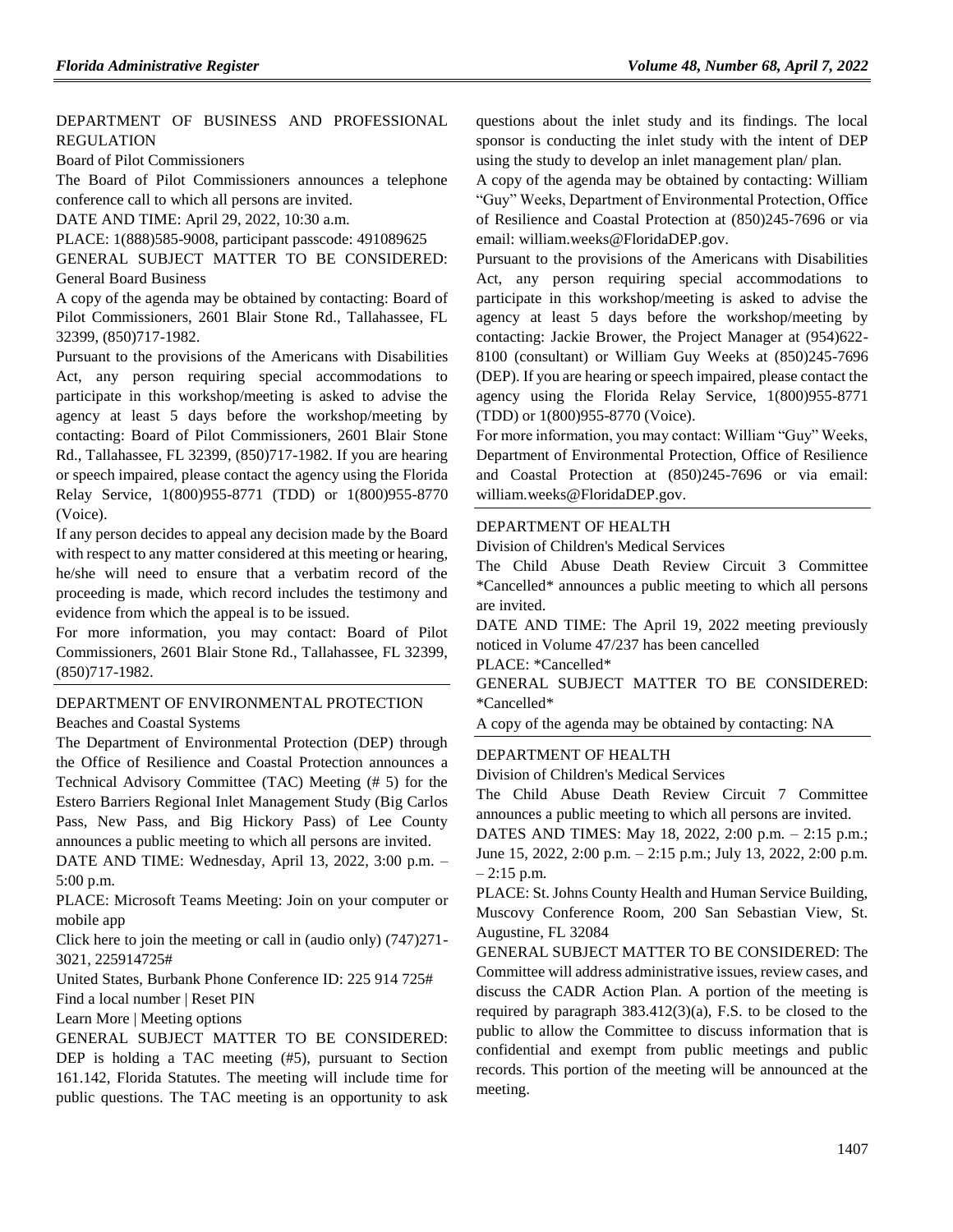A copy of the agenda may be obtained by contacting: Vicki.Whitfield@flhealth.gov.

Pursuant to the provisions of the Americans with Disabilities Act, any person requiring special accommodations to participate in this workshop/meeting is asked to advise the agency at least 7 days before the workshop/meeting by contacting: Vicki.Whitfield@flhealth.gov. If you are hearing or speech impaired, please contact the agency using the Florida Relay Service, 1(800)955-8771 (TDD) or 1(800)955-8770 (Voice).

| For | more | information.                   | you | may | contact: |
|-----|------|--------------------------------|-----|-----|----------|
|     |      | Vicki. Whitfield@flhealth.gov. |     |     |          |

## [DEPARTMENT OF HEALTH](https://www.flrules.org/gateway/department.asp?id=64)

[Division of Children's Medical Services](https://www.flrules.org/gateway/organization.asp?id=333)

The Child Abuse Death Review Circuit 4 Committee announces a public meeting to which all persons are invited.

DATE AND TIME: April 22, 2022, 8:30 a.m. – 8:45 a.m.

PLACE: UF First Coast Child Protection Team, 4539 Beach Blvd, Bldg. 4100, Jacksonville, FL 32207

GENERAL SUBJECT MATTER TO BE CONSIDERED: The Committee will address administrative issues, review cases, and discuss the CADR Action Plan. A portion of the meeting is required by paragraph 383.412(3)(a), F.S. to be closed to the public to allow the Committee to discuss information that is confidential and exempt from public meetings and public records. This portion of the meeting will be announced at the meeting.

A copy of the agenda may be obtained by contacting: Vicki.Whitfield@flhealth.gov.

Pursuant to the provisions of the Americans with Disabilities Act, any person requiring special accommodations to participate in this workshop/meeting is asked to advise the agency at least 7 days before the workshop/meeting by contacting: Vicki.Whitfield@flhealth.gov. If you are hearing or speech impaired, please contact the agency using the Florida Relay Service, 1(800)955-8771 (TDD) or 1(800)955-8770 (Voice).

For more information, you may contact: Vicki.Whitfield@flhealth.gov.

#### [FLORIDA HOUSING FINANCE CORPORATION](https://www.flrules.org/gateway/department.asp?id=67)

The FHFC III, Inc. announces a public meeting to which all persons are invited.

DATE AND TIME: April 29, 2022, 11:00 a.m., or upon adjournment of the FHFC II, Inc. Board of Directors meeting, until adjourned

PLACE: Marriott West Palm Beach, 1001 Okeechobee Blvd., West Palm Beach, FL 33401

GENERAL SUBJECT MATTER TO BE CONSIDERED: 1. Conduct business necessary for the organization of FHFC III, INC.

2. Consider adopting resolutions delegating operational authority to the Executive Director.

3. Consideration of all necessary actions with regard to any property owned or held by FHFC III, Inc.

4. Consideration of approval of underwriters for inclusion on approved master list and teams.

5. Consideration of all necessary actions for initiating new rules

or rule amendments on an emergency or non-emergency basis.

6. Consideration of status, workouts, or modifications for existing projects.

7. Consideration of matters relating to the statutory purpose of FHFC III, Inc., to provide safe and sanitary housing that is affordable for the residents of Florida.

8. Such other matters as may be included on the Agenda for the April 29, 2022, Board Meeting.

A copy of the agenda may be obtained by contacting: Approximately two days prior to the meeting by contacting Sheila Freaney, Board Liaison, Florida Housing Finance Corporation, 227 North Bronough Street, Suite 5000, Tallahassee, Florida 32301-1329, phone number (850)488- 4197, or by visiting the Corporation's website at www.floridahousing.org.

Pursuant to the provisions of the Americans with Disabilities Act, any person requiring special accommodations to participate in this workshop/meeting is asked to advise the agency at least 5 days before the workshop/meeting by contacting: Sheila Freaney at the Florida Housing Finance Corporation at (850)488-4197. If any person decides to appeal any decision made by FHFC III, Inc., with respect to any matter considered at this meeting, he or she will need a record of the proceedings, and for such purpose, he or she may need to ensure that a verbatim record of the proceedings be made, which record includes the testimony and evidence upon which the appeal is to be based. If you are hearing or speech impaired, please contact the agency using the Florida Relay Service, 1(800)955- 8771 (TDD) or 1(800)955-8770 (Voice).

#### [FLORIDA HOUSING FINANCE CORPORATION](https://www.flrules.org/gateway/department.asp?id=67)

The FHFC II, Inc. announces a public meeting to which all persons are invited.

DATE AND TIME: April 29, 2022, 11:00 a.m., or upon adjournment of the Florida Housing Finance Corporation Board of Directors meeting, until adjourned.

PLACE: Marriott West Palm Beach, 1001 Okeechobee Blvd., West Palm Beach, FL 33401

GENERAL SUBJECT MATTER TO BE CONSIDERED: 1. Conduct business necessary for the organization of FHFC II, INC.

2. Consider adopting resolutions delegating operational authority to the Executive Director.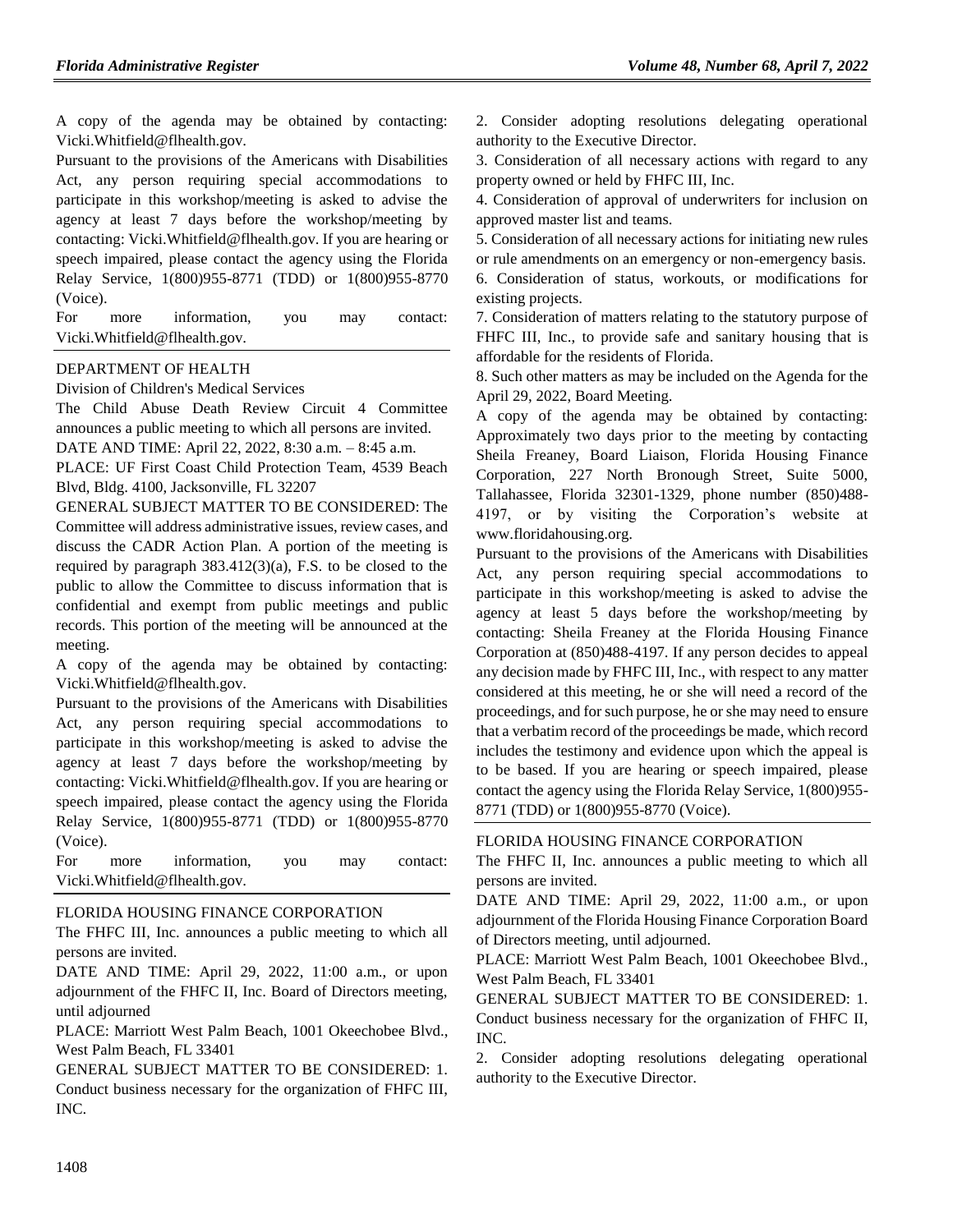3. Consideration of all necessary actions with regard to any property owned or held by FHFC II, Inc.

4. Consideration of approval of underwriters for inclusion on approved master list and teams.

5. Consideration of all necessary actions for initiating new rules or rule amendments on an emergency or non-emergency basis.

6. Consideration of status, workouts, or modifications for existing projects.

7. Consideration of matters relating to the statutory purpose of FHFC II, Inc., to provide safe and sanitary housing that is affordable for the residents of Florida.

8. Such other matters as may be included on the Agenda for the April 29, 2022, Board Meeting.

A copy of the agenda may be obtained by contacting: Approximately two days prior to the meeting by contacting Sheila Freaney, Board Liaison, Florida Housing Finance Corporation, 227 North Bronough Street, Suite 5000, Tallahassee, Florida 32301-1329, phone number (850)488- 4197, or by visiting the Corporation's website at www.floridahousing.org.

Pursuant to the provisions of the Americans with Disabilities Act, any person requiring special accommodations to participate in this workshop/meeting is asked to advise the agency at least 5 days before the workshop/meeting by contacting: Sheila Freaney at the Florida Housing Finance Corporation at (850)488-419. If any person decides to appeal any decision made by FHFC II, Inc., with respect to any matter considered at this meeting, he or she will need a record of the proceedings, and for such purpose, he or she may need to ensure that a verbatim record of the proceedings be made, which record includes the testimony and evidence upon which the appeal is to be based. If you are hearing or speech impaired, please contact the agency using the Florida Relay Service, 1(800)955- 8771 (TDD) or 1(800)955-8770 (Voice).

#### [FLORIDA HOUSING FINANCE CORPORATION](https://www.flrules.org/gateway/department.asp?id=67)

The Florida Housing Finance Corporation announces a public meeting to which all persons are invited.

DATE AND TIME: April 28, 2022, 4:00 p.m.

PLACE: Marriott West Palm Beach, 1001 Okeechobee Blvd., West Palm Beach, FL 33401

GENERAL SUBJECT MATTER TO BE CONSIDERED: 1. The Committee will meet regarding the general business of the Committee.

2. Such other matters as may be included on the Agenda for the April 28, 2022, Audit Committee Meeting.

A copy of the agenda may be obtained by contacting: Approximately two days prior to the meeting by contacting Sheila Freaney, Board Liaison, Florida Housing Finance Corporation, 227 North Bronough Street, Suite 5000, Tallahassee, Florida 32301-1329, phone number (850)4884197, or by visiting the Corporation's website at www.floridahousing.org.

Pursuant to the provisions of the Americans with Disabilities Act, any person requiring special accommodations to participate in this workshop/meeting is asked to advise the agency at least 5 days before the workshop/meeting by contacting: Sheila Freaney at the Florida Housing Finance Corporation at (850)488-4197. If any person decides to appeal any decision made by the Corporation with respect to any matter considered at this meeting, he or she will need a record of the proceedings, and for such purpose, he or she may need to ensure that a verbatim record of the proceedings be made, which record includes the testimony and evidence upon which the appeal is to be based. If you are hearing or speech impaired, please contact the agency using the Florida Relay Service, 1(800)955-8771 (TDD) or 1(800)955-8770 (Voice).

#### [FLORIDA HOUSING FINANCE CORPORATION](https://www.flrules.org/gateway/department.asp?id=67)

The Florida Housing Finance Corporation announces a public meeting to which all persons are invited.

DATE AND TIME: April 29, 2022, 8:30 a.m. until adjourned PLACE: Marriott West Palm Beach, 1001 Okeechobee Blvd., West Palm Beach, FL 33401

GENERAL SUBJECT MATTER TO BE CONSIDERED: 1. Consider financing and acknowledgement resolutions for various multifamily developments, under any multifamily program, including the ranking of developments.

2. Consider appointment of professionals including but not limited to trustee and/or originator/servicer for upcoming and/or past multifamily programs and single-family programs. 3. Consider approval of all bond documents for and terms of all upcoming single-family and multifamily bond sales, including those secured by third-party guarantors, letters-of-credit, insurance or other mechanisms.

4. Consider adopting resolutions authorizing negotiated or competitive sale of bonds on various single-family and multifamily issues.

5. Consider directing Staff to submit summaries of various TEFRA/Public Hearings to the Governor.

6. Consideration of policy issues concerning ongoing and upcoming single-family bond issues including initiation of request for proposals on an emergency basis and structuring new issues.

7. Consideration of all necessary actions with regard to the Multifamily Bond Program.

8. Consideration of approval of underwriters for inclusion on approved master list and teams.

9. Consideration of all necessary actions with regard to the HOME Rental Program.

10. Consideration of all necessary actions with regard to the HC (Housing Credits) Program.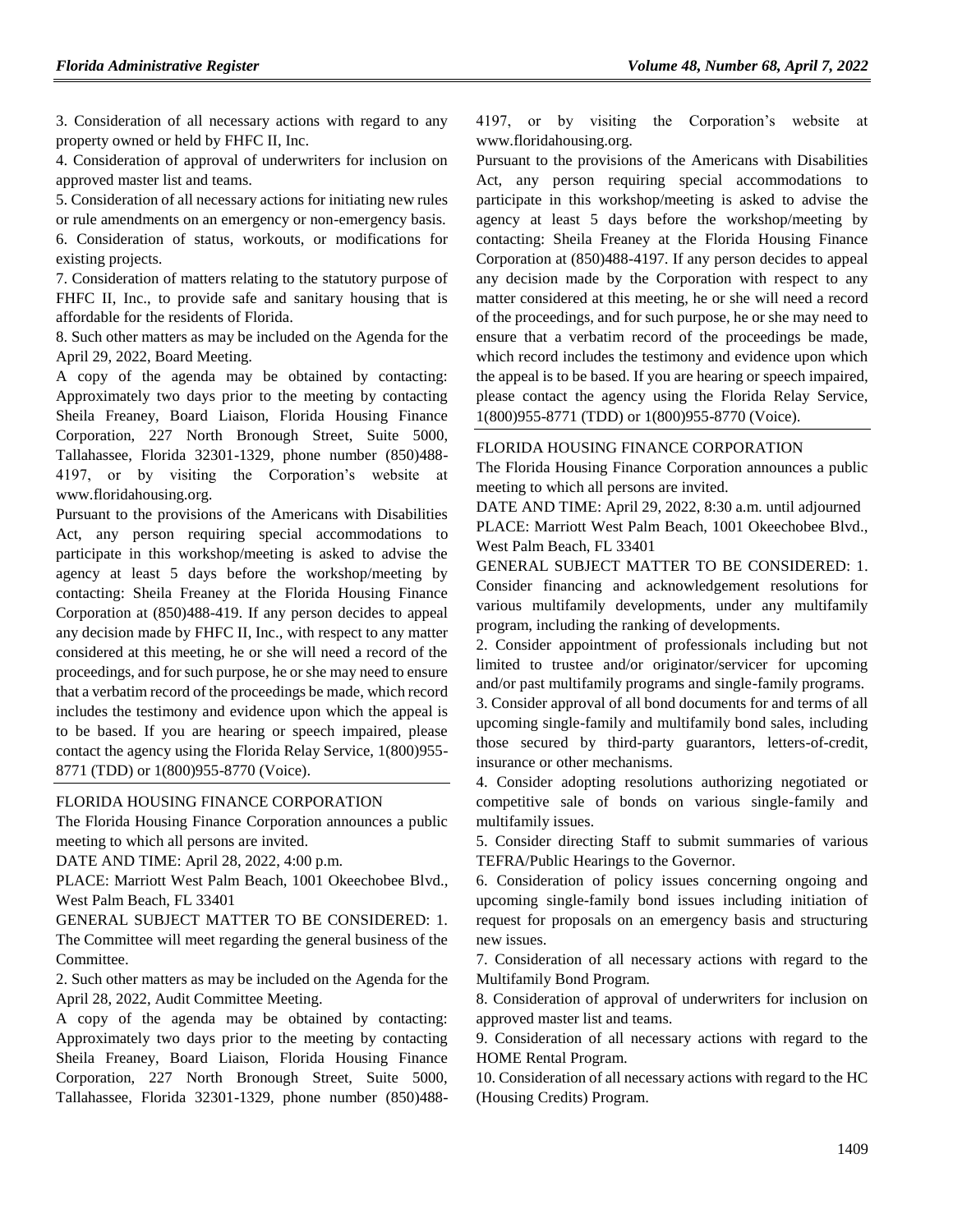11. Consideration of all necessary actions with regard to the SAIL (State Apartment Incentive Loan) Program.

12. Consideration of all necessary actions with regard to the SHIP (State Housing Initiatives Partnership) Program.

13. Consideration of all necessary actions with regard to the PLP (Predevelopment Loan) Program.

14. Consideration of all necessary actions with regard to the Homeownership Programs.

15. Consideration of all necessary actions for initiating new rules or rule amendments on an emergency or non-emergency basis.

16. Consideration of Appeals from Requests for Applications funding selection with entry of final orders.

17. Consideration of workouts or modifications for existing projects funded by the Corporation.

18. Consideration of matters relating to the stated purpose of the Corporation to provide safe and sanitary housing that is affordable for the residents of Florida.

19. Consideration of funding additional reserves for the Guarantee Fund.

20. Consideration of audit issues.

21. Evaluation of professional and consultant performance.

22. Such other matters as may be included on the Agenda for the April 29, 2022, Board Meeting.

A copy of the agenda may be obtained by contacting: Approximately two days prior to the meeting by contacting Sheila Freaney, Board Liaison, Florida Housing Finance Corporation, 227 North Bronough Street, Suite 5000, Tallahassee, Florida 32301-1329, phone number (850)488- 4197, or by visiting the Corporation's website at www.floridahousing.org.

Pursuant to the provisions of the Americans with Disabilities Act, any person requiring special accommodations to participate in this workshop/meeting is asked to advise the agency at least 5 days before the workshop/meeting by contacting: Sheila Freaney at the Florida Housing Finance Corporation at (850)488-4197. If any person decides to appeal any decision made by the Corporation with respect to any matter considered at this meeting, he or she will need a record of the proceedings, and for such purpose, he or she may need to ensure that a verbatim record of the proceedings be made, which record includes the testimony and evidence upon which the appeal is to be based. If you are hearing or speech impaired, please contact the agency using the Florida Relay Service, 1(800)955-8771 (TDD) or 1(800)955-8770 (Voice).

## [SUNSHINE STATE ONE CALL OF FLORIDA](https://www.flrules.org/gateway/organization.asp?id=700)

The Sunshine State One Call of Florida, Inc., d/b/a Sunshine 811 announces a telephone conference call to which all persons are invited.

DATE AND TIME: Sunshine 811 Executive Committee Meeting, Thursday, April 21, 2022, 10:00 a.m. – 12:00 Noon

PLACE: This meeting will be held by video conference.

To participate, please click on: Sunshine 811 Executive Committee Meeting

Hosted by Sunshine 811

https://sunshine811.webex.com/sunshine811/j.php?MTID=m5 4461846636ec0e029fd05d137109f3e

Thursday, Apr 21, 2022, 10:00 a.m., 3 hours, (UTC-4:00) Eastern Time (US & Canada)

Meeting number: 2631 722 2693, Password: nvJ7yDKdD76 (68579353 from video systems)

Join by video system: Dial 26317222693@sunshine811.webex.com

You can also dial 173.243.2.68 and enter your meeting number. Join by phone: (415)655-0001 US Toll, 1(844)621-3956 United States Toll Free, Access code: 263 172 22693

GENERAL SUBJECT MATTER TO BE CONSIDERED: To develop the agenda for the May 19 & 20, 2022, Committee, Annual, and Board of Directors meetings.

A copy of the agenda may be obtained by contacting: N/A

For more information, you may contact: Lori Budiani, Executive Assistant, lori.budiani@sunshine811.com.

#### [THE CORRADINO GROUP, INC.](https://www.flrules.org/gateway/organization.asp?id=1048)

The Florida Department of Transportation (FDOT), District Four announces a public meeting to which all persons are invited.

DATES AND TIMES: Wednesday, April 20, 2022 is the Virtual Public Meeting, 5:00 p.m. – 6:00 p.m.; Thursday, April 21, 2022 is the In-person Construction Open House, 6:30 p.m. – 7:30 p.m.

The Virtual Public Meeting is scheduled for Wednesday, April 20, 2022, 5:00 p.m. – 6:00 p.m. Please use the following link to register: http://bit.ly/US1JB, or dial (415)655-0060, Access Code: 557-857-428. A brief presentation followed by questions and comments will be held from  $5:00$  p.m.  $-5:30$  p.m., and again from  $5:30$  p.m.  $-6:00$  p.m. Please note, questions and comments may be submitted via the online chat or with the raise the hand feature for the project team to address directly.

The In-person Construction Open House is scheduled for Thursday, April 21, 2022, 6:30 p.m. – 7:30 p.m. at the Hoke Library located at 1150 NW Jack Williams Way, First Floor, Community Room, Jensen Beach, FL 34957. (Use of the Library meeting rooms does not imply Library endorsement of the aims, policies, or activities of any group using the room.) This meeting will have an informal open house format, with project representatives available to answer questions and address comments at any time during the meeting. Attached is a copy of the Project Information Flyer.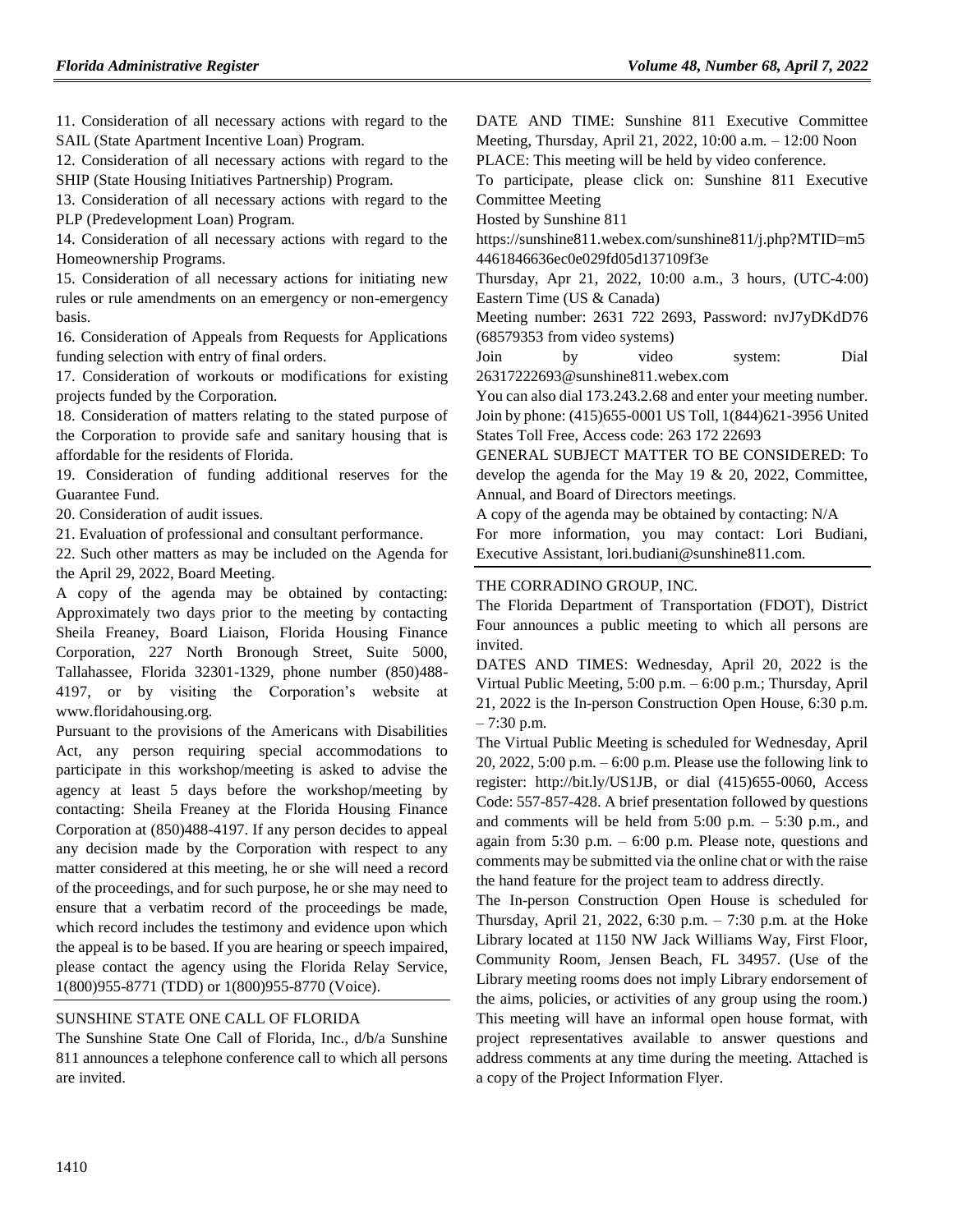PLACE: Hoke Library, 1150 NW Jack Williams Way, First Floor, Community Room, Jensen Beach, FL 34957 GENERAL SUBJECT MATTER TO BE CONSIDERED:

Financial Management No.: 443992-1-52-01

Project Description: State Road (SR) 5/US Highway (US) 1 Resurfacing Project in Jensen Beach, Martin County, FL

Project improvements include milling and resurfacing the existing roadway; adding bicycle lanes within the project limits: 5-feet wide from SR 732/NW Jensen Beach Boulevard to NW Sunset Boulevard and 7-feet wide from NW Sunset Boulevard to the Martin County/St. Lucie County Line; upgrading curb ramps to meet Americans with Disabilities Act (ADA) standards; and upgrading pedestrian signals, intersection lighting, pavement markings, and signing to current standards. Daytime single lane closures along US 1 are permitted Monday through Friday from 8:30 a.m. – 4:30 p.m. Nighttime double lane closures along US 1 are permitted Monday through Friday from 9:00 p.m. – 5:00 a.m. Where construction activities involve consecutive bus stops, access to and from bus stops should be maintained; if access to and from a bus stop cannot be maintained, then a bus stop may be temporarily closed providing no more than two (2) consecutive bus stops are closed at the same time. Access to properties will be maintained at all times, and driveways will not be permanently closed or relocated. The project team will coordinate with businesses if temporary driveway closures are needed. Construction will occur in phases to minimize impacts to the public; detailed lane closure information will be provided weekly in the FDOT traffic report, available at https://d4fdot.com/tcfdot/index.asp.

Construction will begin May 2, 2022 and is estimated to be completed in spring 2023. The estimated construction cost is \$3,071,783.35.

Public participation is solicited without regard to race, color, national origin, age, sex, religion, disability, or family status. Persons who require translation services (free of charge) should contact Ms. Saira Rothschild, FDOT Project Manager, at (772)588-4324 or by email at saira.rothschild@dot.state.fl.us.

A copy of the agenda may be obtained by contacting: No agenda.

Pursuant to the provisions of the Americans with Disabilities Act, any person requiring special accommodations to participate in this workshop/meeting is asked to advise the agency at least 7 days before the workshop/meeting by contacting: Ms. Saira Rothschild., FDOT Project Manager, at (772)588-4324 or by email at saira.rothschild@dot.state.fl.us. If you are hearing or speech impaired, please contact the agency using the Florida Relay Service, 1(800)955-8771 (TDD) or 1(800)955-8770 (Voice).

For more information, you may contact: Samantha Kayser, Community Outreach Specialist, at (772)579-5479 or by email at skayser@corradino.com.

Section VII Notice of Petitions and Dispositions Regarding Declaratory Statements

# NONE

# Section VIII Notice of Petitions and Dispositions Regarding the Validity of Rules

Notice of Petition for Administrative Determination has been filed with the Division of Administrative Hearings on the following rules:

# NONE

Notice of Disposition of Petition for Administrative Determination has been filed with the Division of Administrative Hearings on the following rules:

# **NONE**

Section IX Notice of Petitions and Dispositions Regarding Non-rule Policy Challenges

# **NONE**

Section X Announcements and Objection Reports of the Joint Administrative Procedures **Committee** 

# NONE

# Section XI Notices Regarding Bids, Proposals and Purchasing

#### [DEPARTMENT OF TRANSPORTATION](https://www.flrules.org/gateway/department.asp?id=14)

Notice of Upcoming Public Meetings for E1U98

In accordance with Section 120.525 F.S., the Florida Department of Transportation (FDOT) announces public meetings associated with the subject procurement, to which all persons are invited.

GENERAL SUBJECT MATTER TO BE CONSIDERED: Selection of intended awardee for Project E1U98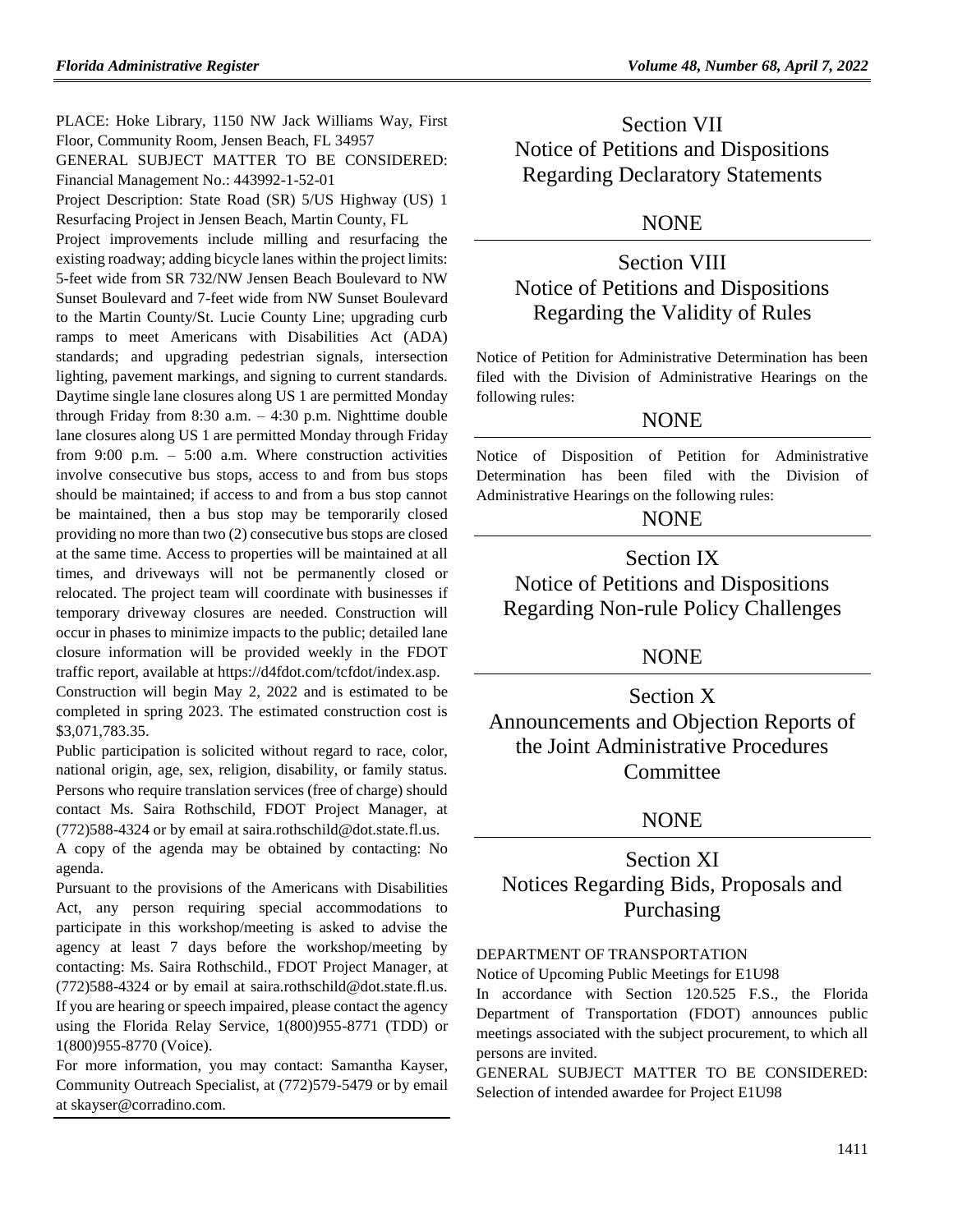PROJECT DESCRIPTION: This project provides the designbuild of three safety improvement projects in Lee and Collier Counties. The successful bidder will be responsible for the implementation of this project from concept to completion of construction.

For complete advertisement information including the agenda for all public meetings and any schedule updates please refer to the Procurement Internet site: [https://pdaexternal.fdot.gov/Pub/AdvertisementPublic/AdDeta](https://pdaexternal.fdot.gov/Pub/AdvertisementPublic/AdDetail/01/12384/D-B/C/C) [il/01/12384/D-B/C/C.](https://pdaexternal.fdot.gov/Pub/AdvertisementPublic/AdDetail/01/12384/D-B/C/C)

### [REGIONAL PLANNING COUNCILS](https://www.flrules.org/gateway/department.asp?id=29)

[Northeast Florida Regional Planning Council](https://www.flrules.org/gateway/organization.asp?id=60)

Northeast Florida Regional Council

The Northeast Florida Regional Council is issuing a Request for Proposal (RFP) for a full-size sports utility (SUV) fleet vehicle. Specifics are more fully detailed in the RFP located on the webpage [http://www.nefrc.org.](http://www.nefrc.org/)

Respondents are required to submit a complete response to the RFP using the format provided in the submittal instructions. Each response must include one (1) digital copy via email. All materials submitted become the property of the Northeast Florida Regional Council.

Questions should be submitted via email, addressed to [dstarling@nefrc.org.](mailto:DStarling@nefrc.org) All questions received by 5:00 p.m. on April 14, 2022 will be answered and posted on the webpage [http://www.nefrc.org.](http://www.nefrc.org/) No questions received after that date and time will be answered. Respondents may not contact any member or staff of the Northeast Florida Regional Council, in any format, regarding this RFP from the date of advertisement until after the announcement of award. Violation of this requirement will be grounds for rejecting a response.

Response submission deadline is 3:00 p.m. Eastern Time Zone, April 25, 2022. Responses received after this date and time WILL NOT be considered.

### [JACKSONVILLE PORT AUTHORITY](https://www.flrules.org/gateway/organization.asp?id=1036)

ITB\_MC-1783A SECURITY BOOTHS REPLACEMENT AT TMT & BIMT

INVITATION FOR BIDS

SECURITY BOOTHS REPLACEMENT AT TMT AND BIMT

TALLEYRAND AND BLOUNT ISLAND MARINE **TERMINALS** 

JAXPORT PROJECT NO.: G-2021-04

JAXPORT CONTRACT NO.: MC-1783A

Sealed bids will be received by JAXPORT up to 2:00 p.m. ET, local time, TUESDAY, MAY 3, 2022, at which time they shall be opened via "ZOOM Meeting" at: [https://us02web.zoom.us/j/86492772803?pwd=OHZSd1VW](https://us02web.zoom.us/j/86492772803?pwd=OHZSd1VWWTNrQ0VpS21LVlFBRWY5Zz09) [WTNrQ0VpS21LVlFBRWY5Zz09,](https://us02web.zoom.us/j/86492772803?pwd=OHZSd1VWWTNrQ0VpS21LVlFBRWY5Zz09) Meeting ID: 864 9277 2803, Passcode: 038323 for SECURITY BOOTHS REPLACEMENT AT TMT AND BIMT.

All bids must be submitted in accordance with specifications and drawings for Contract No. MC-1783A.

IT IS MANDATORY THAT THE BIDDER SHALL ACKNOWLEDGE THE INCLUSION OF ALL ADDENDA ON THE BID FORM, FORM BF. ACKNOWLEDGEMENT SHALL BE MADE BY INITIALS AND DATE. FAILURE TO ACKNOWLEDGE ALL ADDENDA SHALL RESULT IN REJECTION OF THE BID.

PLEASE VISIT [HTTPS://WWW.JAXPORT.COM/PROCUREMENT/ACTIV](http://www.jaxport.com/work-with-us/projects-for-bid) [E-SOLICITATIONS/ O](http://www.jaxport.com/work-with-us/projects-for-bid)R CALL PROCUREMENT SERVICES AT (904)357-3017, PRIOR TO THE BID OPENING TO DETERMINE IF ANY ADDENDA HAVE BEEN RELEASED ON THIS CONTRACT.

A PRE-BID CONFERENCE WILL BE HELD ON WEDNESDAY, APRIL 13, 2022, 10:00 a.m., "Go To Meeting" at: [https://meet.goto.com/684218389,](https://meet.goto.com/684218389) Access Code: 684-218-389.

ATTENDANCE BY A REPRESENTATIVE OF EACH PROSPECTIVE BIDDER IS ENCOURAGED.

Bid and contract bonding are required.

This project is funded by JAXPORT and Federal Grant No. EMW-2020-PU-00121.

The DBE Participation Goal established for this project is (0%); however, DBE participation is strongly encouraged.

# Section XII Miscellaneous

#### [DEPARTMENT OF STATE](https://www.flrules.org/gateway/department.asp?id=1)

Index of Administrative Rules Filed with the Secretary of State Pursuant to subparagraph  $120.55(1)(b)6. - 7$ ., F.S., the below list of rules were filed in the Office of the Secretary of State between 3:00 p.m., Thursday, March 31, 2022 and 3:00 p.m., Wednesday, April 6, 2022.

| Rule No.    | <b>File Date</b> | <b>Effective</b><br><b>Date</b> |
|-------------|------------------|---------------------------------|
| 12CER22-1   | 3/31/2022        | 3/31/2022                       |
| 12ER21-17   | 4/1/2022         | 4/1/2022                        |
| 12ER21-18   | 4/1/2022         | 4/1/2022                        |
| 12ER21-19   | 4/1/2022         | 4/1/2022                        |
| 12ER21-20   | 4/1/2022         | 4/1/2022                        |
| 61H1-30.010 | 4/6/2022         | 4/26/2022                       |
| 61H1-30.020 | 4/6/2022         | 4/26/2022                       |